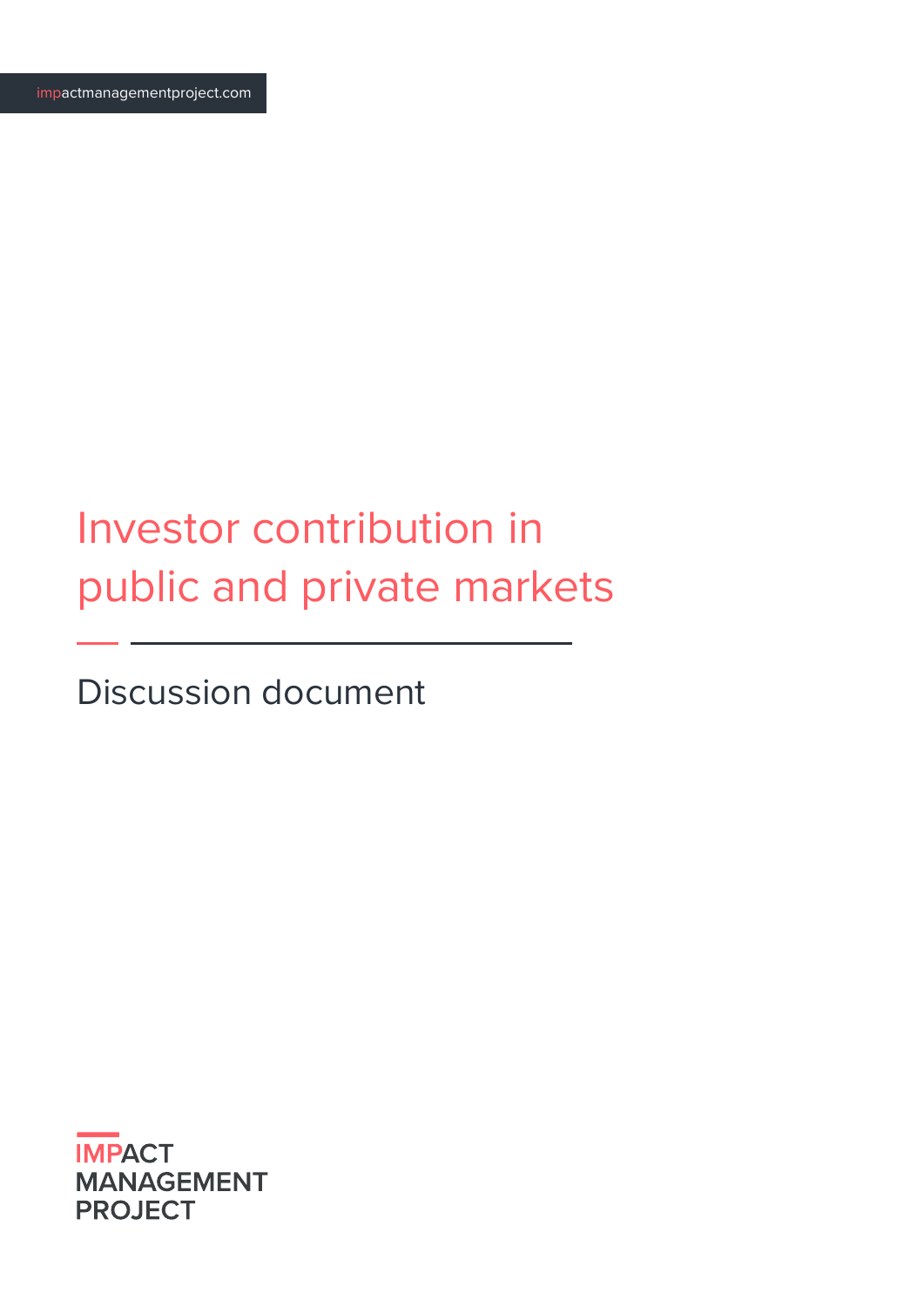## **Contents**

| Context and purpose                      | 03 |
|------------------------------------------|----|
| Questions for the reader                 | 04 |
| IMP consensus on investor contribution   |    |
| strategies                               | 06 |
| Signal that impact matters               | 08 |
| Engage actively                          | 09 |
| Grow new or undersupplied markets        | 10 |
| Private markets (both debt and equity)   | 10 |
| Public equity markets                    | 11 |
| Public debt markets                      | 12 |
| Low-volume and illiquid public debt and  |    |
| equity                                   | 13 |
| The debate on public markets and systems |    |
| change                                   | 13 |
| The debate on "growing new or            |    |
| undersupplied capital markets"           | 14 |
| Provide flexible capital                 | 15 |

| Appendix: Excerpts of relevan <u>t writings:</u> |    |
|--------------------------------------------------|----|
| "When can impact investing create real           |    |
| impact?", Paul Brest and Kelly Born              | 17 |
| "Response to 'When can impact investing          |    |
| create real impact?"", Amit Bouri                | 18 |
| "How investors can (and can't) create social     |    |
| value", Paul Brest, Ronald Gilson and Mark       |    |
| Wolfson                                          | 19 |
| "Big league: Transforming the capital            |    |
| markets with impact rigor and disclosure",       |    |
| <b>Clara Miller</b>                              | 21 |
| "Companies should maximize shareholder           |    |
| welfare not market value", Oliver Hart and       |    |
| Luigi Zingales                                   | 22 |
| "Multilateral development banks'                 |    |
| harmonized framework for additionality in        |    |
| private sector operations", Joint Working        |    |
| Paper                                            | 24 |
| "The elusive quest for additionality", Patrick   |    |
| Carter, Nicolas Van de Sijpe and Raphael         |    |
| Calel                                            | 25 |
| "Almost everything you know about impact         |    |
| investing is wrong", Wendy Abt                   | 27 |
| "Beyond returns: Investigating the social        |    |
| and environmental impact of sustainable in-      |    |
| vesting", Julian F. Kölbel, Florian Heeb, Falko  |    |
| <b>Paetzold and Timo Busch</b>                   | 28 |

#### About the Impact Management Project

The Impact Management Project (IMP) is a forum for building global consensus on how to measure, manage and report impact.

The IMP works with a community of over 2,000 practitioners to share best practices in impact measurement and management.

It also facilitates the IMP Structured Network, an unprecedented collaboration of standardsetting organisations that, through their specific and complementary expertise, can provide complete guidelines for impact measurement and management.

#### We want your feedback

The Impact Management Project is continuously incorporating feedback to ensure that the work stays current and is shaped by the ongoing experience of all kinds of practitioners.

If you already see or have integrated the IMP's conceptual framework in your impact measurement and management practices, we would appreciate hearing from you. Have you found it helpful and practical? How can we improve it?

Share your insights with us at

2 | Investor contribution in public and private markets | Discussion document [impactmanagementproject.com](http://impactmanagementproject.com)

[team@impactmanagementproject.com](mailto:team@impactmanagementproject.com)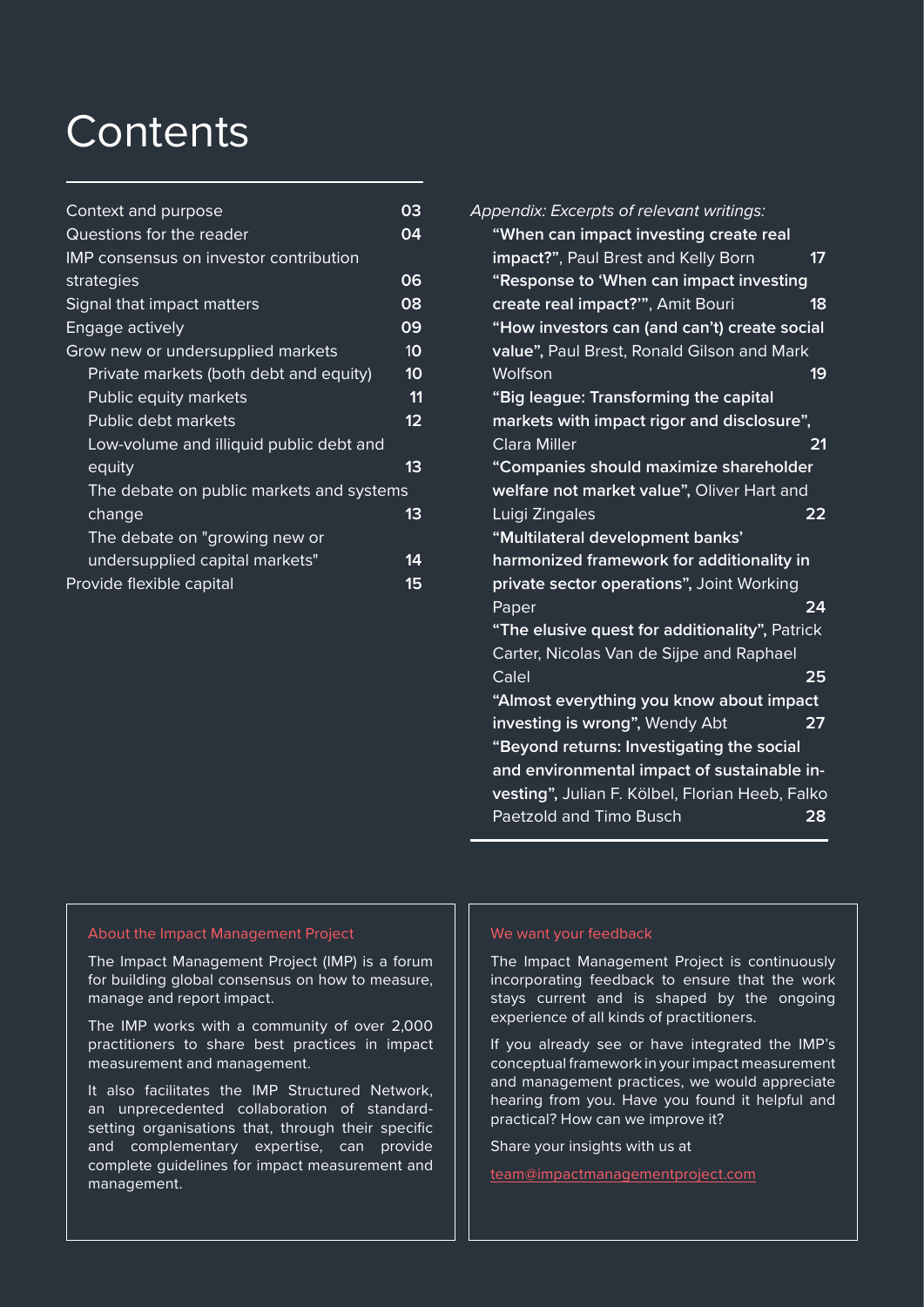## Context and purpose

Everyone knows that enterprises have enormous impacts on people and the planet - but what do investors specifically add to those impacts?

The concept of "investor contribution" is under scrutiny. Public markets investors are not just being asked about the impact of the enterprises they invest in; they're being challenged as to how they're making any difference to that impact. Even within private markets, where investments in untested geographies or business models have long been assumed to be impactful, asset managers are increasingly challenged to demonstrate and disclose their value added.

The purpose of this note is to explain the current Impact Management Project (IMP) consensus on the topic of "investor contribution" – that is, the contribution that the investor makes to enable enterprises (or intermediary investment managers) to achieve impact – and to solicit further feedback, examples and best practices from the investment community.

Since 2016, the IMP has provided a forum for over 2,000 practitioners to agree on norms for impact measurement and management. In 2018, the IMP led a consultative process to co-create more detailed norms on a number of highpriority topics, including investor contribution. This note reflects those norms as they currently stand, and references various documented contributions of people whose expertise has been essential input (excerpted in the Appendix).

In 2019 the IMP will work with investors across sectors and asset classes, as well as with specific members of the [IMP Structured Network,](http://IMP Structured Network) to articulate and disseminate consensus on good practice in measuring and managing investor contribution. The IMP aims to publish this consensus as guidance that enables market participants to communicate investor contribution using a generally accepted language.

### Request for feedback

The IMP is facilitating discussions around investor contribution via the use of this discussion document. We welcome you to share feedback and insights via the *Managing Impact* forum on [Idea Lab,](https://idealab.hbr.org/groups/managing-impact/) in partnership with Harvard Business Review. This online platform will be used to facilitate conversations on various topics regarding impact management for investors and enterprises.

Alternatively, you can send feedback directly to [team@impactmanagementproject.](mailto:team%40impactmanagementproject.com?subject=) [com](mailto:team%40impactmanagementproject.com?subject=). We can post views anonymously on your behalf, or simply ensure that they are considered as part of the consensus-building process.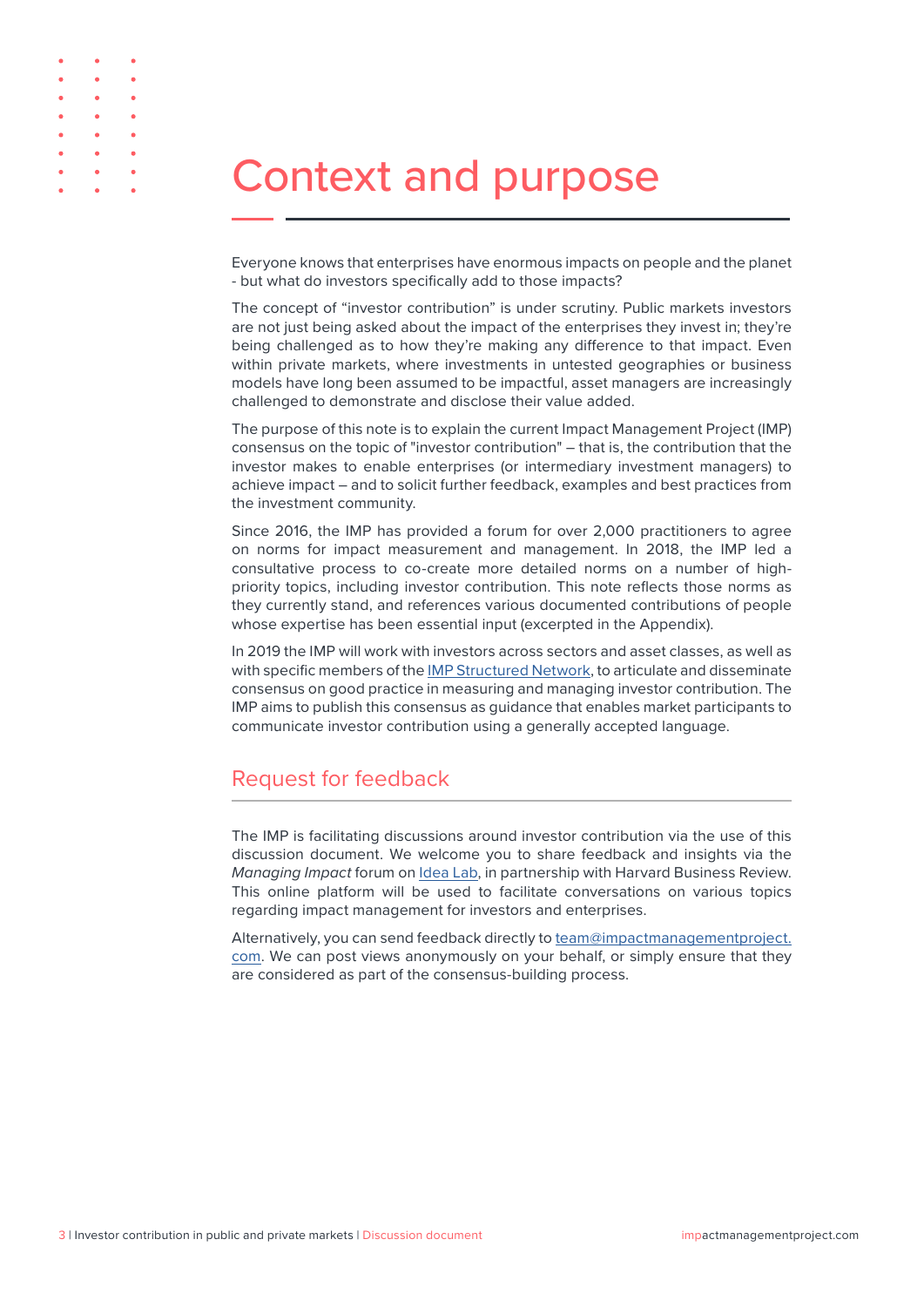## Questions for the reader

We invite the reader to reflect on the following questions while reading the document, and to provide feedback to us via the online forum that we are hosting on this topic, in partnership with HBR's Idea Lab, or directly at [team@impactmanagementproject.com](mailto:team@impactmanagementproject.com).

**1. Case studies:** What organisations have you seen that are actively creating, measuring, and managing investor contribution (including your own) that we could point to as examples or case studies?

**2. Terminology**: The existing IMP consensus around investor contribution uses the terms "growing new / undersupplied capital markets" and "providing flexible capital." In both cases, some aspect of the financial investment, such as amount, cost, terms, tenor, collateral required, or subordination, goes beyond what is likely otherwise available to the enterprise, enabling it to increase its impact. The difference is that "flexible capital" indicates willingness to accept a concession on risk- adjusted financial return. Does the terminology clearly communicate the intended definition? If not, what alternate terms would you propose?

**3. Differences across asset classes**: How do strategies for Investor contribution differ between the asset classes (e.g., public equities, public debt, private equity, private debt)? In the asset class(es) that you are familiar with, what are examples of actions that investors can take that represent greater or lesser investor contribution? What is the follow-on impact of those actions on enterprises, and ultimately on people and planet?

**4. Reporting:** What indicators and data sources can investors rely on to assess their investor contribution? How do these vary by asset class? How do you think investors should report against these strategies? Is self-reporting, supported by reasonable evidence, sufficient? Is third party auditing the way to guarantee the standardisation and trustworthiness of impact data reported?

**5. Asset owners' contributions:** When investing through intermediaries, should asset owners assess both their own and the intermediary's contribution?

**6. Contribution through exits:** Where does the strategy of an investor's "exit" approach fit (meaning, private investors exiting an investment in a manner that should allow the impact to be maintained)?

**7. "Signalling that measurable impact matters" in public equities:** Are there circumstances in which individual investors or funds "signalling that impact matters" can directly cause an impact on people and planet? Or is it only once the market as a whole takes impact into account - once most or all other investors are doing the same, once "systems change" has occurred - that impact will happen on the ground for people and planet? What is the state of systems change in public equities markets at the moment, and what are the prospects of systems change in the future? What examples can we point to? What would accelerate progress?

 $\ddot{\phantom{0}}$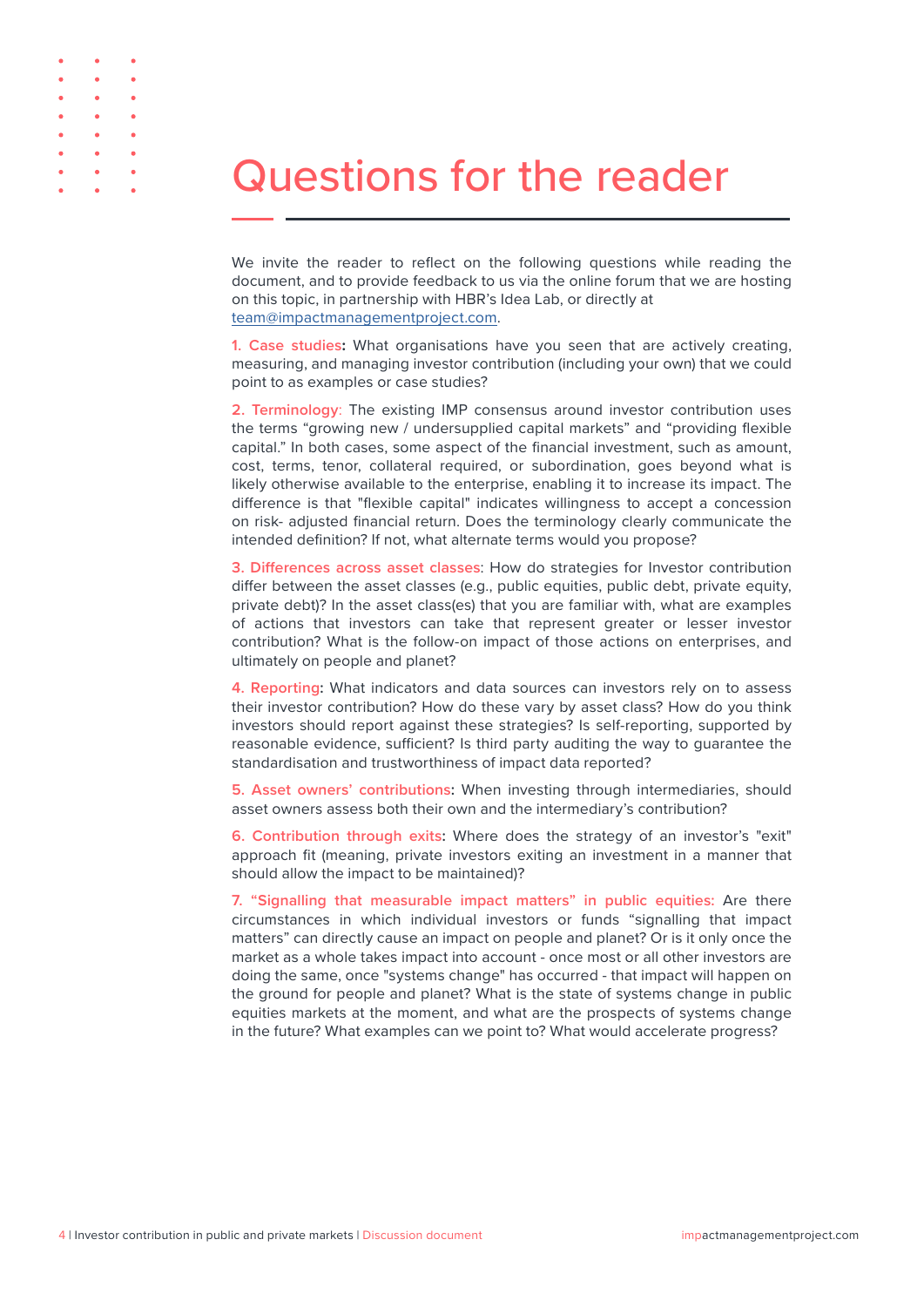| $\bullet \qquad \bullet \qquad \bullet$                                                     |  |
|---------------------------------------------------------------------------------------------|--|
| $\bullet \qquad \bullet \qquad \bullet$                                                     |  |
| $\begin{array}{cccccccccccccc} \bullet & \bullet & \bullet & \bullet & \bullet \end{array}$ |  |
| $\bullet \qquad \bullet \qquad \bullet$                                                     |  |
| $\bullet \qquad \bullet \qquad \bullet$                                                     |  |
| $\bullet \qquad \bullet \qquad \bullet$                                                     |  |
| $\bullet \qquad \bullet \qquad \bullet$                                                     |  |
| $\bullet$ $\bullet$ $\bullet$                                                               |  |

**8. The contribution of "providing flexible capital":** In relation to the "flexible capital" strategy, there is an observation that some investments provide less than risk-adjusted market return but likely do not create impact that would not otherwise have occurred. Put differently, some investments are concessionary but do not provide an investor contribution.

a. What norms would you propose for investments such as these and why?

b. How should fund managers and asset owners disclose the existence of such investments in their portfolios?

**9. Finding the right balance of investor contribution strategies in the market as a whole:** What norms will appropriately recognise the contributions of investors that expand the addressable market and create impact that would not otherwise have occurred? Is this possible to achieve without encouraging potentially counterproductive practices, such as providing unnecessary financial concessions or discontinuing investment in the most successful enterprises after attracting other investors?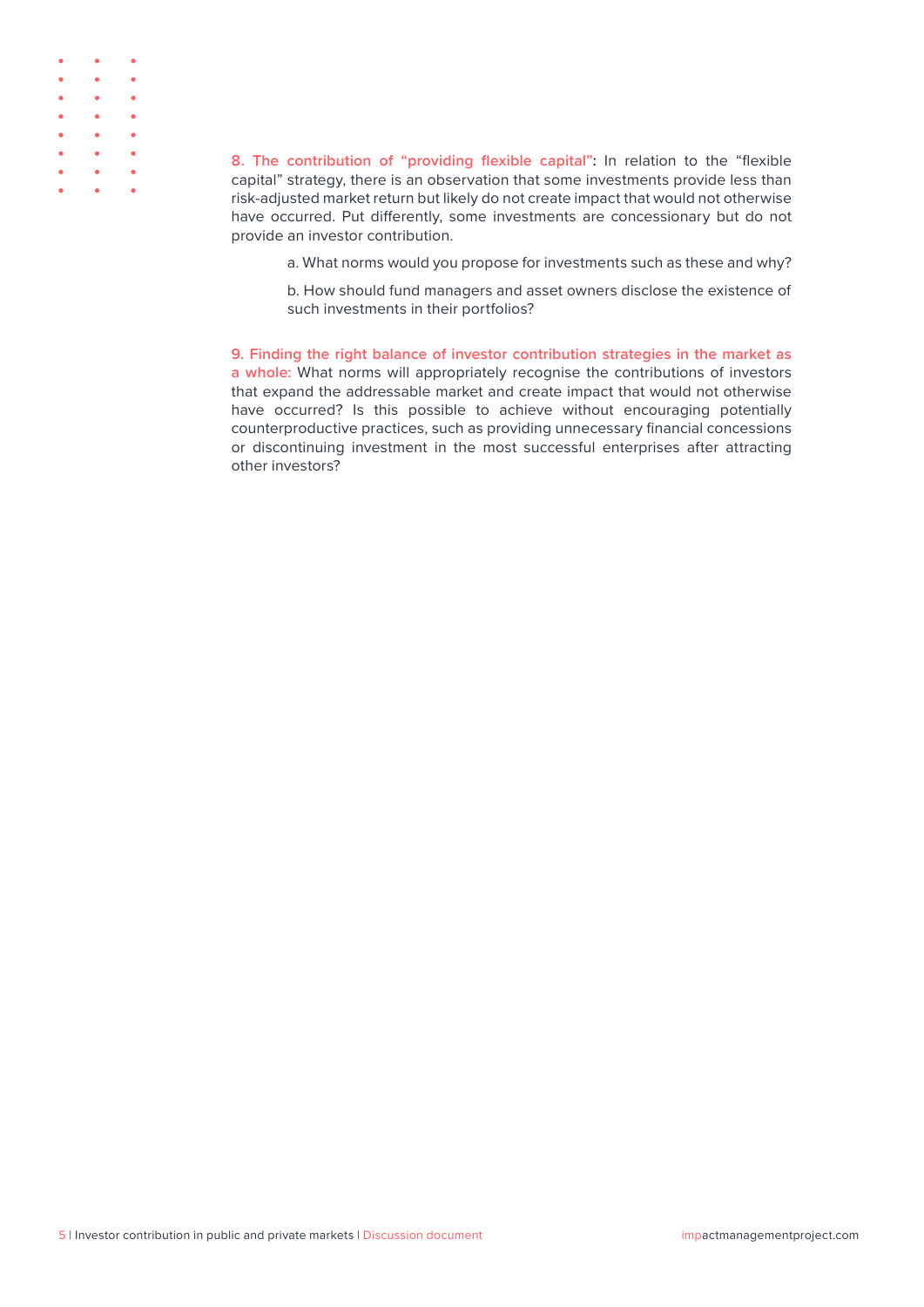| <b>IMP consensus on investor</b> |  |
|----------------------------------|--|
| contribution strategies          |  |

An investment's impact is a function of:

- 1. The impact of the underlying asset(s) / enterprise(s) that the investment supports, and
- 2. The contribution that the investor makes to enable the enterprise(s) (or intermediary investment manager) to achieve that impact.

The first two phases of the IMP achieved consensus on four strategies by which investors can contribute to the impact of the enterprises in which they invest. These strategies can be used individually or in combination:

- Signal that impact matters: A commitment to factoring in the measurable impact that enterprises have, such that – if all investors did the same – it would lead to a "pricing in" of social and environmental impacts by the capital markets. Often referred to as values alignment, this strategy expresses the investor's values and is an important baseline. But alone, it is not likely to advance progress on societal issues when compared to other forms of contribution.
- Engage actively, using expertise and networks to improve the environmental/ societal performance of businesses. Engagement can include a wide spectrum of approaches - from dialogue with enterprises to investors taking board seats and using their own team or consultants to provide hands-on management support (as often seen in private equity). While a significant dialogue with enterprises, including about environmental, social and governance factors, is a normal part of the fund management process, the phrase "engage actively" reflects a strategy that involves, at a minimum, significant proactive efforts to improve businesses' impacts on people and the planet.
- Grow new or undersupplied capital markets, by anchoring or participating in new or previously overlooked opportunities. This may involve more complex or less liquid investments, or investments in which some perceive risk to be disproportionate to return.
- Provide flexible capital, by recognising that certain types of enterprises do require acceptance of lower risk-adjusted financial return to generate certain kinds of impact. For example, creating a new market for previously marginalised populations can require very patient capital that cannot offer a commercial return.

"Provide flexible capital" is the concessionary subset of "grow new or undersupplied capital markets", while both are a subset of "signal that impact matters". "Engage actively" can be deployed alongside any of the other three strategies.

Investors express a consensus that these strategies describe roles that investors may choose to play in the market, depending on their financial and impact goals, opportunities and constraints. For instance, while all investors can "signal that impact matters" and many can "engage actively," not all can "grow new or undersupplied capital markets" or "provide flexible capital," nor should all be expected to. For this reason, the investor contribution strategies are put forward in a descriptive rather than hierarchical or normative manner.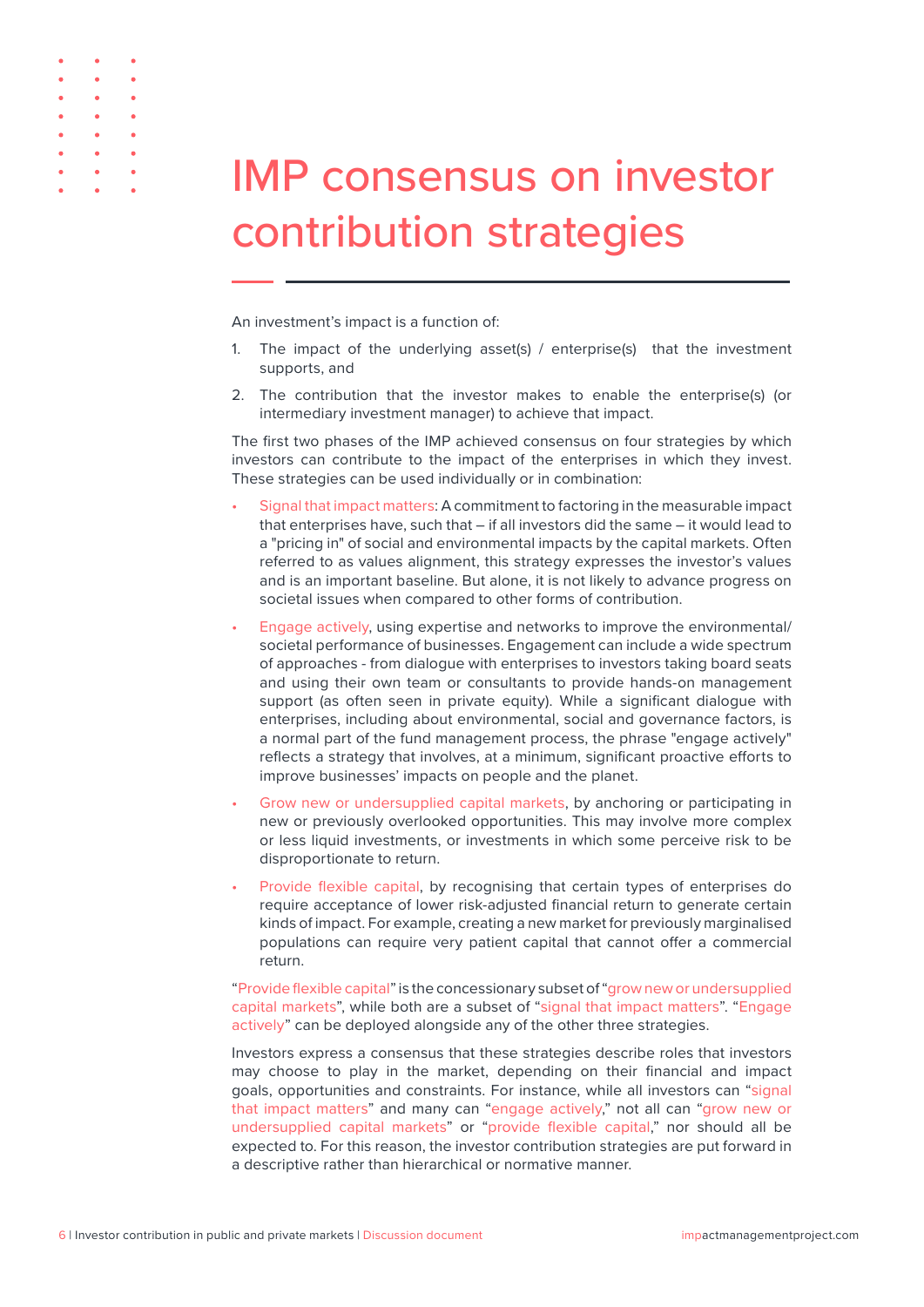

Finally, investors note that it should not be assumed that all impacts are positive. Beyond demonstrating attentiveness to enterprises' ESG practices, which is increasingly a baseline expectation, investors point to the need to look at the results of those practices on the ground, and in particular to indentify and remediate any unanticipated harms to people and planet which may arise from their investment. Some point to the efforts of Accountability Counsel to establish community feedback mechanisms to ensure that those who have been harmed or fear harm from an investment have a predictable way to be heard and seek remedy, as a necessary complement to enhanced efforts to measure and manage positive impacts.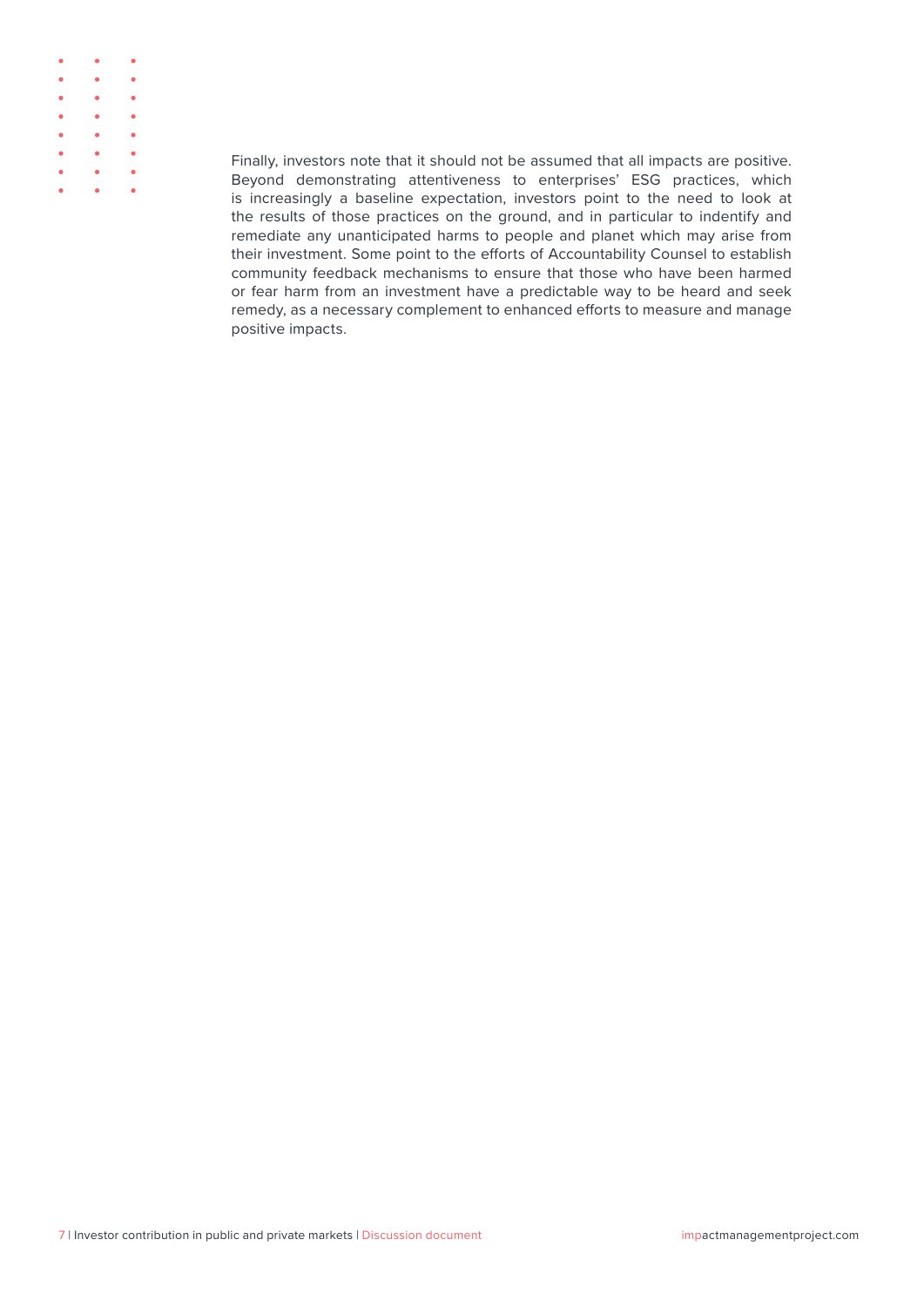## Signal that impact matters

Investors that proactively and systematically consider measurable positive and negative enterprise impacts in their investment decision-making and communicates this consideration to investee enterprises and to the market at-large, are pursuing what the IMP consensus terms a "signal that impact matters" strategy.

The current consensus is that for investors to classify their strategy as "signalling that impact matters," both positive and negative impact on people and/or planet, should significantly affect the investment decision. This means that impact considerations could lead to a different investment decision.

Investors that have contributed to the IMP consensus indicate that "signalling that impact matters" is the only one of the four investor contribution strategies that they would recommend to be implemented by all investors – whether public or private, debt or equity, self-described as "impact", "ESG" or "mainstream".

Some would go further to propose that the "signalling that impact matters," along with "engage actively," are sufficient. In this view, for investors to go further and measure or manage the extent to which they are "growing new or undersupplied capital markets" or "providing flexible capital" may be counter-productive. The concern expressed is that an undue focus on each investor's own unique contributions to impact may deter investors from rallying around the enterprises with the greatest potential, and may lead to impractical and burdensome reporting expectations for transactions that do occur. This remains a matter of active debate.

What is not a matter of debate amongst IMP stakeholders is the desire to rapidly increase the proportion of asset owners and fund managers that "signal that impact matters."

### **Example components of "signal that impact matters" strategies (both public and private markets)**

- Base investment decisions in part on the current and expected future positive and negative social and/or environmental impacts of enterprises, and communicate to investees and the market at-large that you are doing so
- Ask investees about social and/or environmental practices and performance
- Publish research and opinions on the positive and negative impacts of enterprise practices
- Provide appropriate transparency to stakeholders about the negative and positive impacts of the enterprises in which you invest, and encourage enterprises to provide similar transparency

 $\ddot{\phantom{0}}$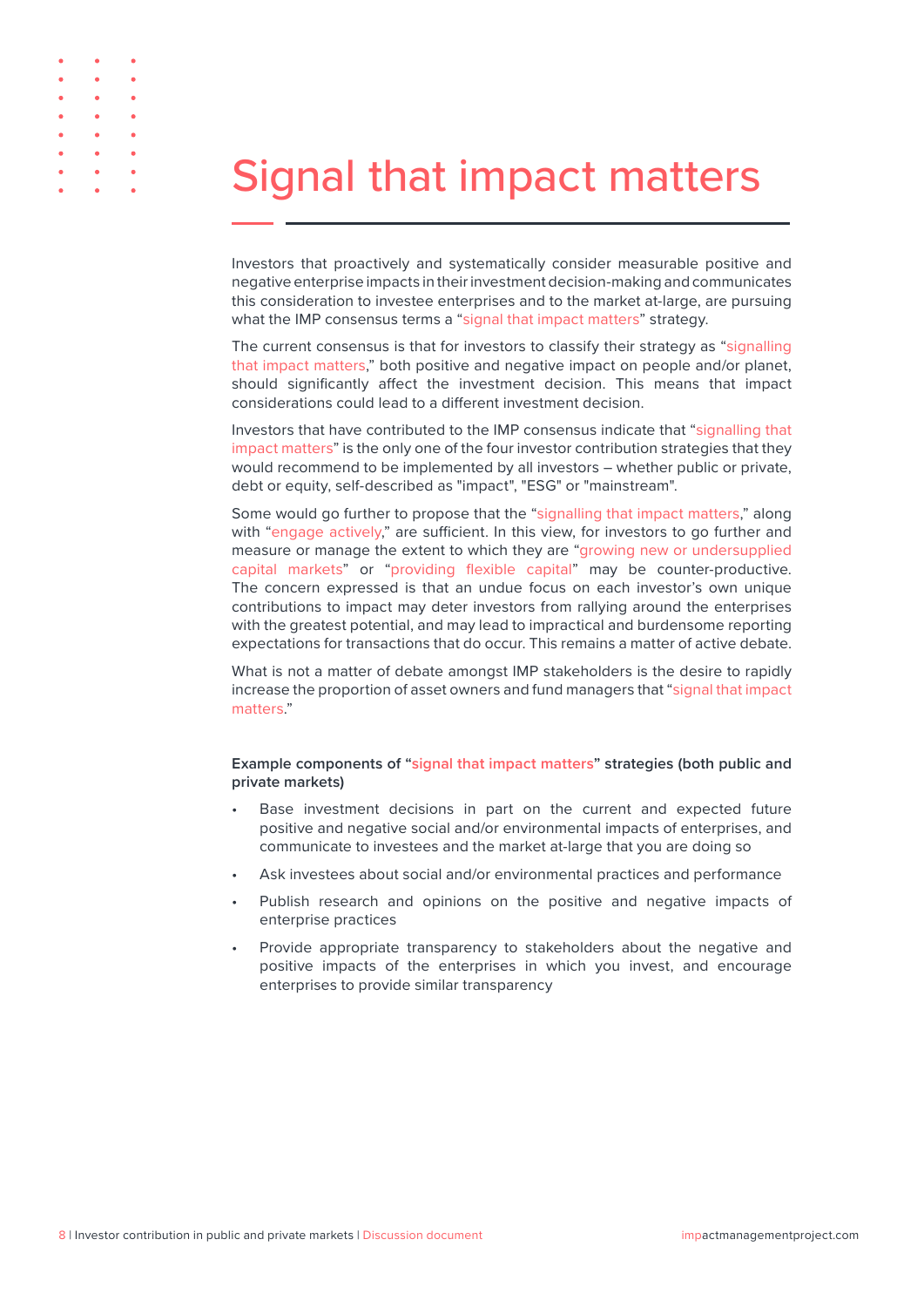## Engage actively

Investors that go beyond "signalling that impact matters" to proactively supporting or advocating for investee enterprises in order to increase their social and/or environmental impact – for instance by filing a shareholder resolution, joining the board, providing consulting or mentoring, or participating in industry-level or regulatory efforts to promote considerations of social and/or environmental impact in financial markets – are additionally pursuing what the IMP consensus terms an "engage actively" strategy.

For investors to classify their strategy as "engage actively," their engagement (above and beyond their financial investment) should have the potential to affect the impact of the enterprise on people and planet, by mitigating or reducing negative impact and/or increasing positive impact. Investors that are engaging actively typically have a systematic process for selecting enterprises which with to engage, a well thought-through engagement strategy and a rationale for why this strategy will create impact.

#### **Example components of "engage actively" strategies – public markets**

- Vote on shareholder resolutions
- Ally with social and/or environmental advocacy groups
- Communicate to investees your expectations about the negative impacts you expect them to avoid and the positive impacts you expect them to generate
- Provide in-depth support to efforts to improve measurement and management standards that are relevant for issue area and asset class

#### **Example components of "engage actively" strategies – private markets**

- Join boards of directors and advocate for improving social and environmental practices
- Provide consulting or technical assistance to help enterprises reduce negative social and environmental impacts and increase positive ones
- Introduce enterprise managers to experts relevant to their social or environmental impact
- In majority ownership situations, support enterprises post-investment in setting and achieving performance targets around impact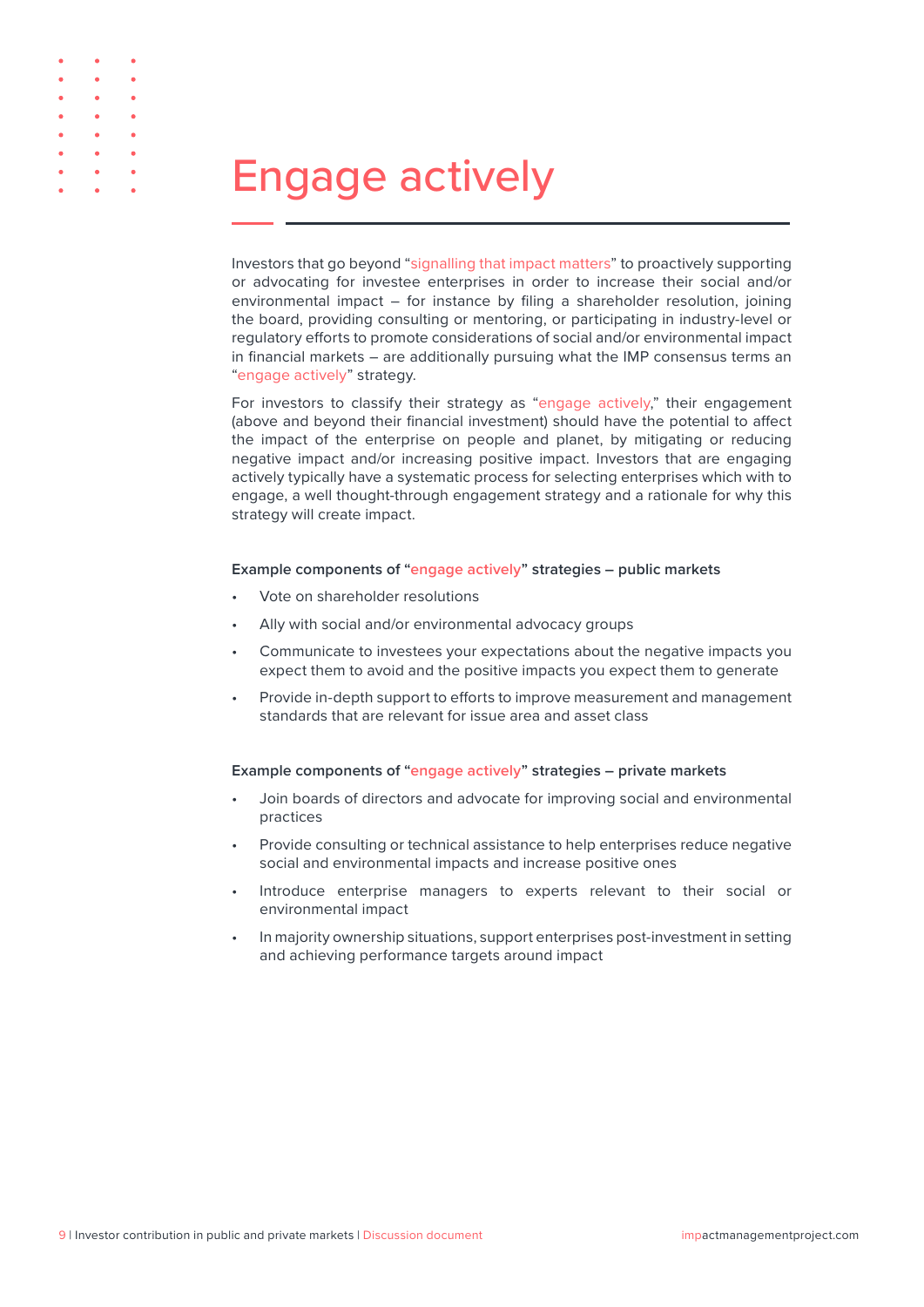| <b>Grow new or</b>    |  |
|-----------------------|--|
| undersupplied markets |  |

Investors should self-classify their investor contribution as "grow new or undersupplied capital markets" if they have reason to believe that their investment itself directly caused or will cause:

- A change in the amount, cost or terms of capital available to an enterprise that enables it to deliver impact that would likely not otherwise occur, or
- A change in the price of the enterprise's securities, which in turn pressures the enterprise to increase its social and/or environmental impact and/or rewards it for doing so.

Investments are classified in the IMP consensus as "growing new or undersupplied capital markets" if they meet the criteria above and are still targeting a competitive or market-beating risk-adjusted financial return. If investments meet the criteria above but also deliberately accept a financial concession in order to do so, they are additionally classified as "providing flexible capital".

If two investors – or any small, defined group of investors – collaborate to invest in an enterprise, and their joint investment meets the criteria above, it is recommended that all of them should self-classify those investments as "growing new or undersupplied capital markets."

The definition above is expressed by investors both in public and private capital markets. Beyond this, public and private markets – and debt and equity within each – are sufficiently different that investors tend to use different terms and rationales to explain their strategies for creating investor contribution.

In public markets, ownership and financing of enterprises is generally widely distributed and anonymous, meaning that no individual investor's purchase or sale of a security can significantly move market prices, except under certain circumstances described below. By contrast, in private markets, ownership and financing of enterprises is more concentrated, less anonymous at least to those involved in any given enterprise, and individual investors' investment decisions can more often directly affect the amount, cost, and terms of capital available to enterprises.

Descriptions of "grow new or undersupplied capital markets" strategies that seem intuitive for private market investors may not resonate for public market investors, and vice versa, potentially leading to unnecessary confusion and controversy. Likewise with debt and equity investors. For this reason, this note addresses private and public markets separately, and within public markets, debt and equity separately.

### Private markets (both debt and equity)

In general, private debt and equity investors should self-classify their strategies as "grow new / undersupplied capital markets" when there is some aspect of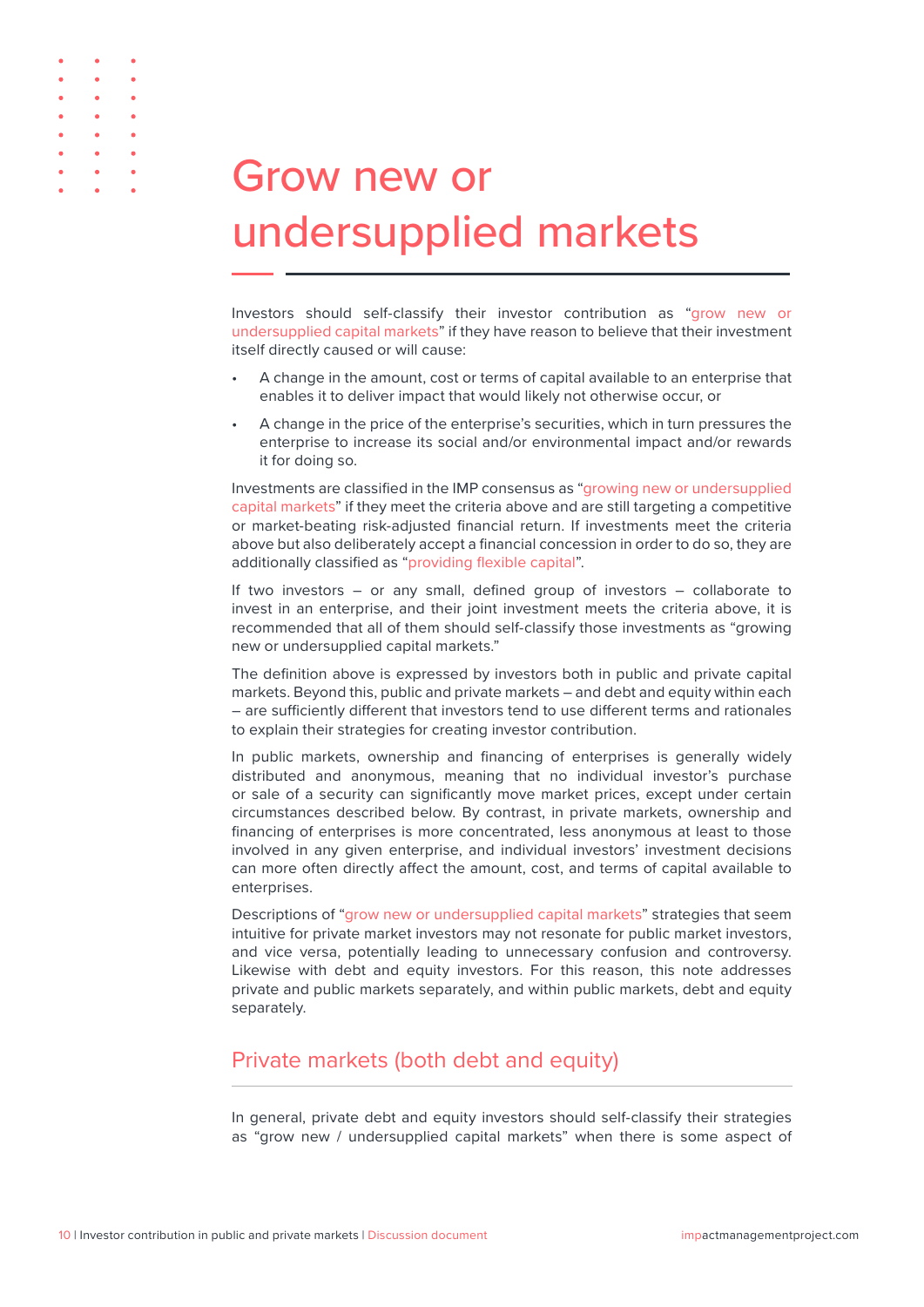| $\bullet \qquad \bullet \qquad \bullet$                               |  |
|-----------------------------------------------------------------------|--|
| $\bullet \qquad \bullet \qquad \bullet$                               |  |
| $\bullet \qquad \bullet \qquad \bullet$                               |  |
| $\bullet \qquad \bullet \qquad \bullet$                               |  |
| $\bullet \qquad \bullet \qquad \bullet$                               |  |
| $\bullet \qquad \bullet \qquad \bullet$                               |  |
| $\bullet \qquad \bullet \qquad \bullet$                               |  |
| $\bullet \qquad \bullet \qquad \bullet \qquad \bullet \qquad \bullet$ |  |

their financial investment (e.g., amount, cost, terms, tenor, collateral required, subordination, etc.) that goes beyond what is otherwise available to the enterprise to improve its impact – even if it is difficult or impossible to prove ex-post.

It is this difference in amount, cost or terms of capital versus the likely best available alternative that demonstrates "growing a new or undersupplied capital markets" – not the acceptance of a financial concession per se, which is simply one means of providing something that goes beyond what is otherwise available to enterprises.

#### **Examples:**

- Provide an equity investment or loan with terms or in amounts that the enterprise likely would not have received but for the investor
- Provide a guarantee or credit enhancement that others would not have, and that makes the above possible
- Lead a round of investment in an early-stage enterprise when other investors are not stepping up to do so
- Serve as lead lender for a syndicated debt transaction when other lenders are not stepping up to do so
- Accept a role or component of a larger financing package that no other investor accepts
- Facilitate or arrange additional financing from third parties with terms or in amounts that the enterprise likely otherwise would not have obtained
- Financing from third parties is contingent upon the investor's own investment
- Make a cornerstone investment in a first-time fund manager
- Identify a misperception of risk in a certain geographical location and set up a fund there, seeking to attract institutional investment to the region
- Take on complexity that other investors wouldn't, in order to structure a new type of financial product (e.g. a first-loss guarantee that enables the pilot of a new financial product)

### Public equity markets

The consensus of investors in public equity markets is that the widely distributed nature of those markets means that purchases and sales of small blocks of shares do not generally influence the market prices of securities or the behaviour of the underlying enterprises. In such circumstances, it is not reasonable to expect public equities transactions to meet the above definition of "growing new or undersupplied capital markets."

The effect of public equity transactions on enterprises' social and environmental impact can be mediated by movements in the share price, or in certain situations, by directly affecting the amount, cost, or terms of capital available to the enterprise.

Many enterprises that are already publicly listed rarely issue further equity. For these enterprises, movements in the share price may not directly affect the cost of capital that the enterprise may be raising elsewhere (e.g. bond issuances). However, movements in the share price serve as a referendum on investors' views of the enterprise's management and prospects, albeit often with a short-term outlook narrowly focused on the financial dimensions of company performance.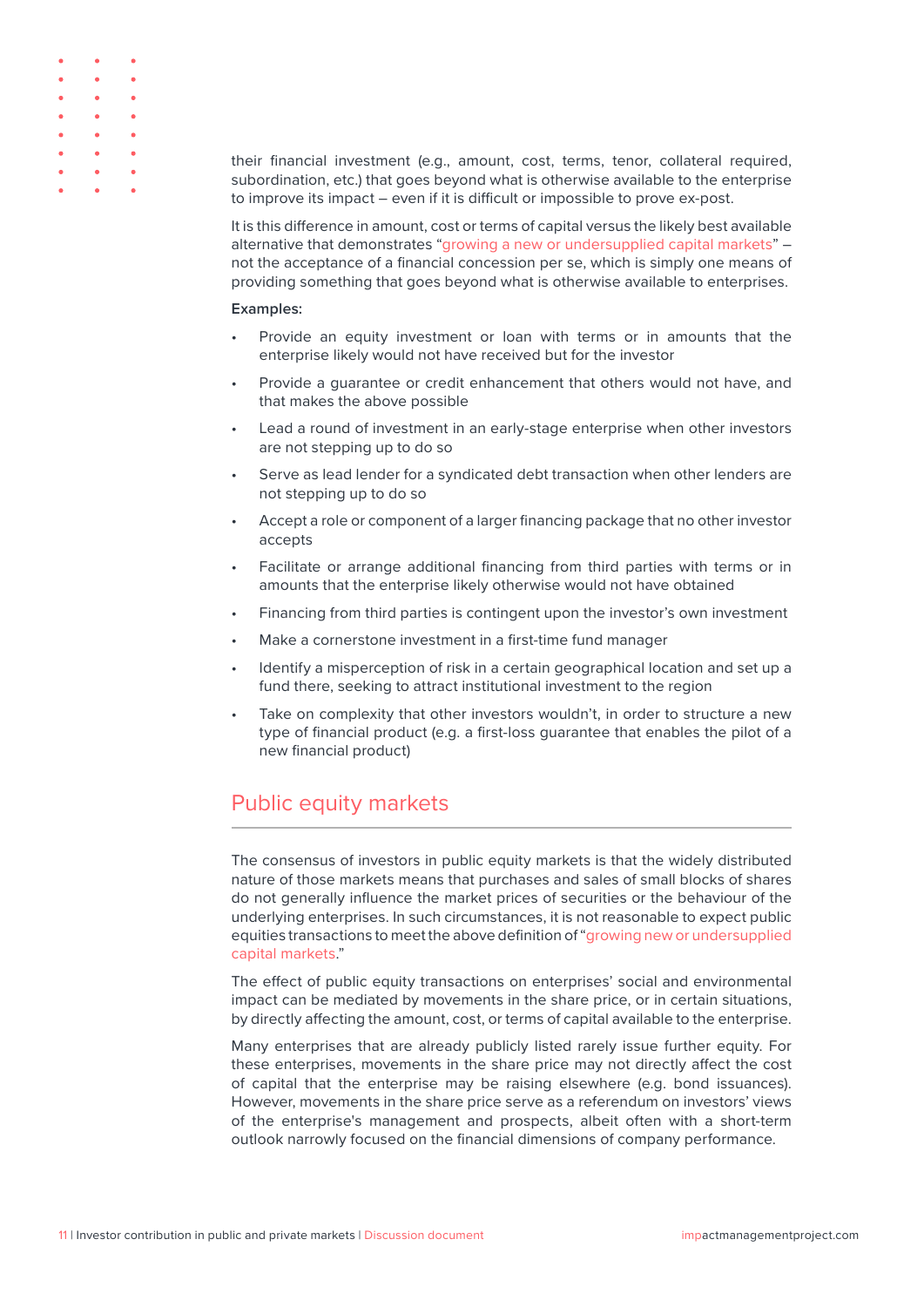| $\bullet\qquad\bullet\qquad\bullet$     |  |
|-----------------------------------------|--|
| $\bullet$ $\bullet$ $\bullet$           |  |
| $\bullet$ $\bullet$ $\bullet$           |  |
| $\bullet$ $\bullet$ $\bullet$           |  |
| $\bullet \qquad \bullet \qquad \bullet$ |  |
| $\bullet$ $\bullet$ $\bullet$           |  |
| $\bullet\qquad\bullet\qquad\bullet$     |  |
| $\bullet$ $\bullet$ $\bullet$           |  |

Steep declines in share price can lead investors to buy up cheap shares, build up an ownership stake, and demand board seats and/or changes in management. In the extreme, investors may buy enough shares to take control of the enterprise and replace management outright. For this reason among others, enterprise managers watch the share price closely and are motivated to keep their investor base satisfied.

Therefore, public equity investors should classify the investor contribution of a transaction as "growing new / undersupplied capital markets" when they have reason to believe that the transaction caused or is expected to cause a material change in the share price. Investors are not omniscient and will need to make this determination on the basis of available market intelligence. If they cannot, then they should classify their transaction or investment strategy as "signalling that impact matters."

Situations in which a public equity transaction might directly cause a material change in the share price include, but are not limited to:

- Transactions involving very large blocks of shares
- Transactions by investors with particularly strong reputations (e.g., Berkshire Hathaway)
- Transactions by investors or funds that are known to be "activist" (e.g., Legal & General's Future World GIRL Fund), or that are known to ally with issue-based activists, if that activism is expected to result in a change in company valuation

There are some circumstances in public equity markets in which ownership is more concentrated, and therefore individual investors' purchases and sales of securities can directly affect the amount or terms of capital available to an enterprise. An example of this is a new issuance of public equities, whether from previouslyunlisted enterprises (i.e., IPOs) or from previously-listed enterprises (i.e., secondary offerings). As described in a recent [IMP paper with Neuberger Berman,](https://impactmanagementproject.com/investor/having-a-positive-impact-through-public-market-investments/) "This effect is most pertinent for new issuances in public securities investments because at this point investors are able to influence the cost at which a company needs to raise additional capital. If many investors are interested in a stock, this demand drives up the stock price and reduces the cost of capital for the company."

In these situations, the purchase or sale of public securities could directly cause a change in an enterprise's opportunities, constraints, and choices, which in turn could lead that enterprise to increase its social and/or environmental impact. These transactions should also be considered as "grow new or undersupplied capital markets."

### Public debt markets

In contrast to public equity markets, the effect of investors' debt transactions on enterprises is mediated largely through the cost of capital. Many enterprises issue sizeable amounts of debt on a regular basis. If the investors who purchase these primary issuances of bonds become averse to an enterprise for any reason, including its social and environmental impact, they may decline to purchase new debt issued by the enterprise, driving up the interest rate that the enterprise must pay. This effect, however, depends on many factors including the overall level of investor demand for an enterprise's debt, and the enterprise's ability to find alternative purchasers of it.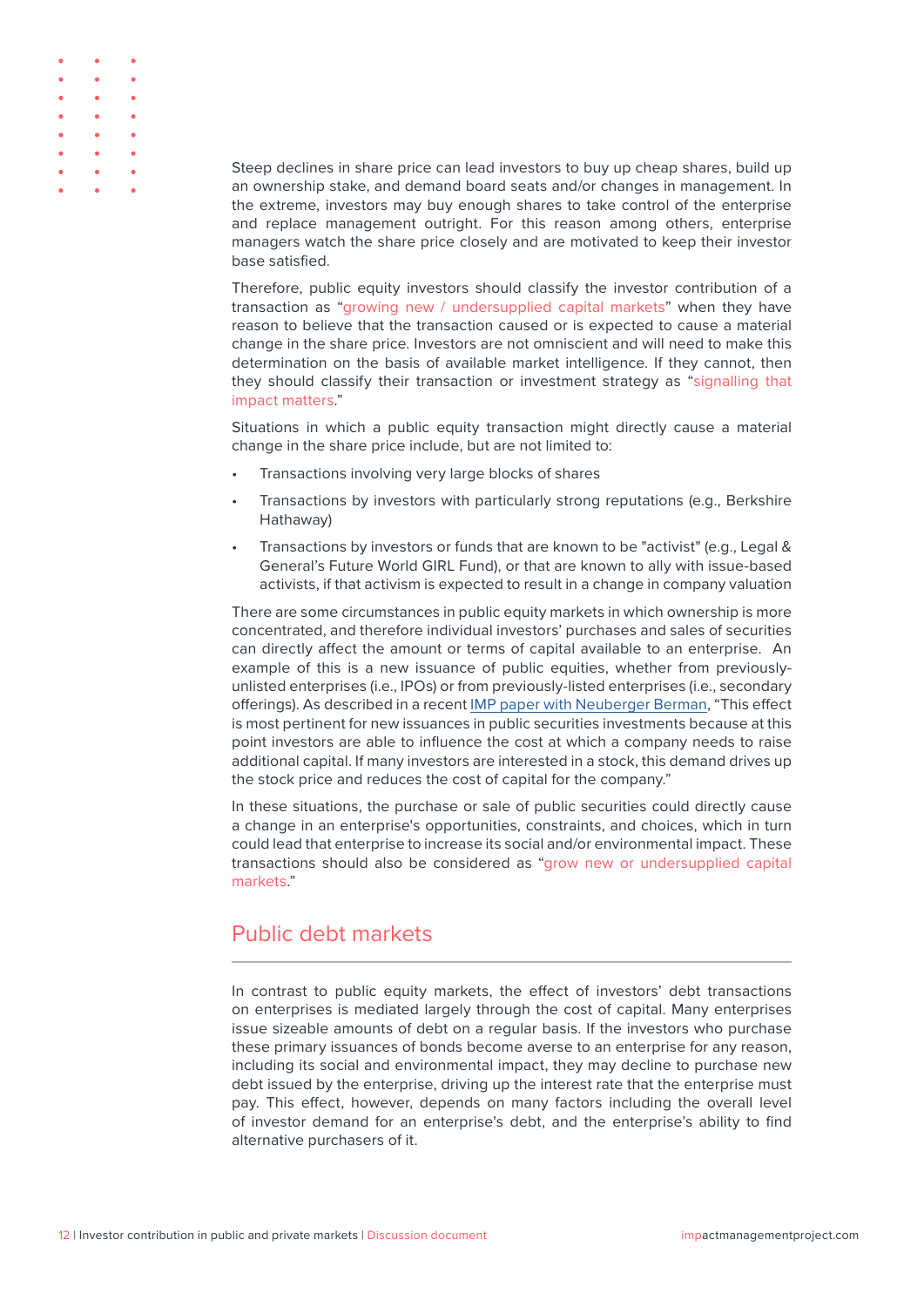

Public debt and equities markets begin to take on the characteristics of private markets in cases where the assets in question are illiquid, small in volume, and/or difficult to value. In these cases, individual transactions can not only affect the cost of capital to an enterprise, but they can determine whether the enterprise is able to access capital at all. The potential effects of these transactions on enterprises (and on enterprises' social and environmental impacts) is correspondingly larger than transactions of securities that are heavily traded, large-cap, and/or about which more information is publicly available.

### The debate on public markets and systems change

Investors in public markets often describe the impact of "signalling that impact matters" strategies in terms of the contribution to systems change. That is, if all other investors did the same, it would lead to a "pricing in" of social and environmental impacts by the capital markets.

This is a topic of debate. Some public markets investors describe themselves as participating in or contributing to systems change in capital markets, while also acknowledging that their investments do not directly cause a change to people and planet.

Other public markets investors point out that there are still empirical questions that would need to be addressed before concluding that the collective action of investors in public markets causes a change in corporate behaviour:

- At the micro-level, starting from a baseline in which most investors are impactneutral, if impact-motivated investors start purchasing stocks of socially wellperforming enterprises, the prices of those enterprises will rise above the level justified by those enterprises' shorter-term financial fundamentals. This may cause impact-neutral investors to sell or short those enterprises until the stock price returns to its previous level. The net result would not be a benefit to the socially well-performing enterprise, but rather a transfer of wealth from impactmotivated investors to impact-neutral investors.
- At the macro-level, as these changes in ownership play out, the net result may be a change in who owns which stocks, rather than a change in the amount or terms of capital available to enterprises. That is, public markets might reach a new equilibrium in which impact-motivated investors own socially well-performing enterprises, and impact-neutral investors own the rest of enterprises, but the prospects and incentives of the enterprises themselves remain unchanged.

Still, other investors make the counter-argument that if impact-neutral investors learn to expect that the market will "price in" impact – for instance, because of a large increase in the proportion of impact-motivated investors – they will buy or hold stocks even if those stocks are overvalued relative to what a fundamental analysis would imply.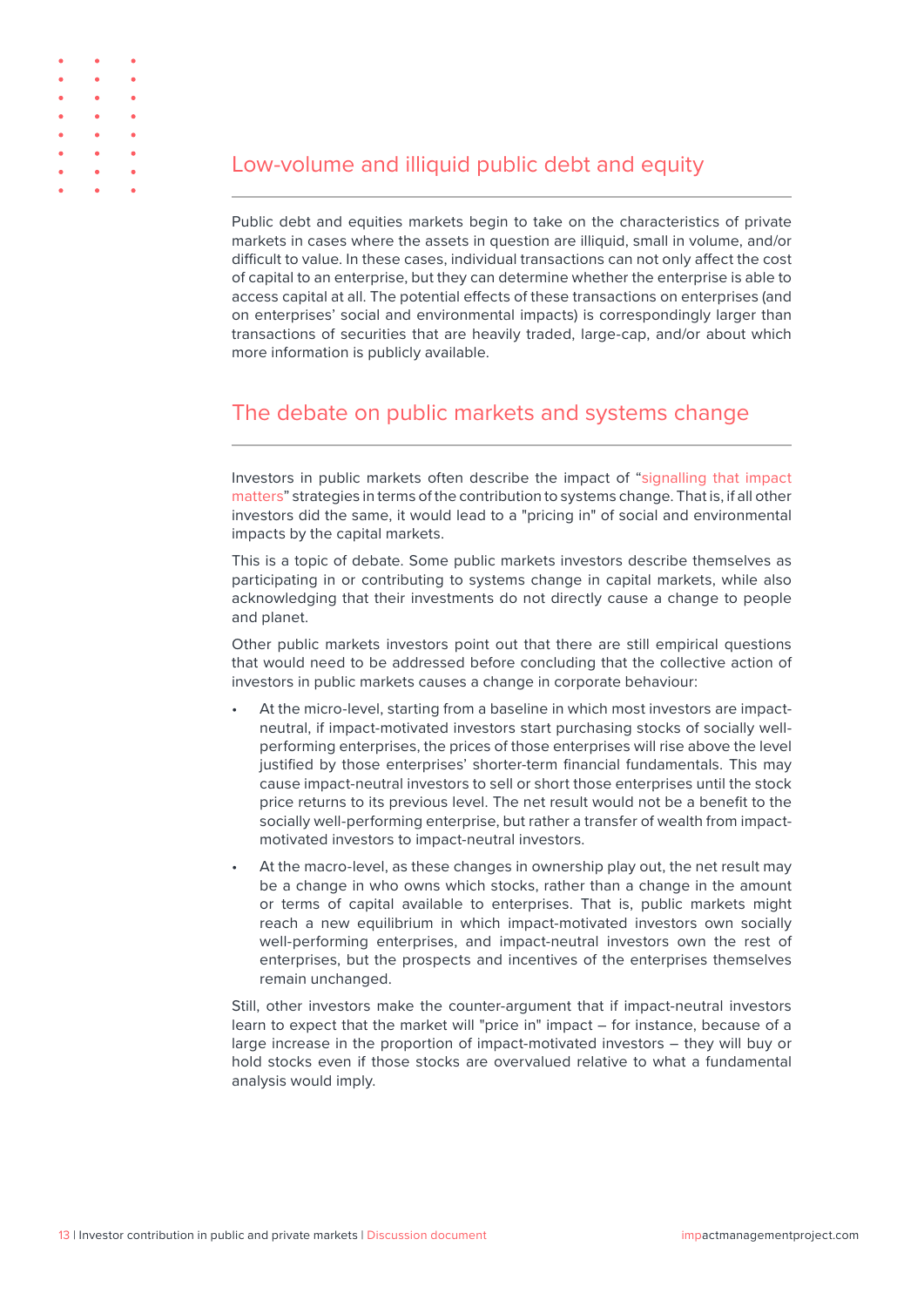

In general, "systems change" arguments about the impact of investing in public markets tend to be speculative, depending on the possible behavior of large numbers of other investors now or in the future. Some investors and asset owners find these arguments satisfactory; others do not. Empirically, much will depend on the proportion of investors that are "impact-motivated" versus "impact-neutral", and on the specific goals and tactics of both.

### The debate on "growing new or undersupplied capital markets"

Investors typically do not know the counterfactual of what would have happened but for their investment. For this reason among others, some investors argue that efforts to measure and manage "grow new or undersupplied capital markets" strategies (including "providing flexible capital") may be impractical and even counterproductive.

Others advocate that investors are in the business of taking well-informed, calculated risks, and can approach the question of their investor contribution with the same sagacity that they approach other unknowns in their investments. In this view - by being sensitive to context and alert to the other financing options available to each investee enterprise, and/or to the movements of security prices - investors can ascertain a reasonable understanding, supported by evidence, of whether they are growing a new or undersupplied capital market, even if they cannot prove it.

In the process of developing the IMP consensus, proponents of "grow new or undersupplied capital markets" strategies did not propose that all investors should implement the strategy, but rather that only a small segment of the market should. In this view, the role of "grow new or undersupplied capital markets" strategies in the broader market is to determine the following: Of the prospective transactions that fall on the margins of existing markets and hence might or might not occur, which should take place and how? Thus, these strategies have the potential to expand the frontier of the addressable market and create impact that would not otherwise have occurred.

Sceptics note that, taken too far, the drive to "grow new or undersupplied capital markets" can lead to counterproductive practices such as:

- 1. Compromising too much on underwriting standards and/or investment terms; at the extreme, approve transactions that should not be approved;
- 2. Approving the most attractive investment opportunities simply because other investors are pursuing them; and
- 3. Declining to make follow-on investments in successful enterprises that are growing and attracting new investors.

This is the challenge faced by investors that seek to "grow new or undersupplied capital markets": to identify "good" investment opportunities that others have overlooked while avoiding "bad" investment opportunities that others have rightly rejected. The challenge is complicated by the need to define "good" and "bad" investment opportunities not only in terms of their expected financial performance, but also their expected social and environmental impact. For investors that do not intend to concede on financial return, transactions that "grow new or undersupplied capital markets" might include those that other investors have overestimated the risk of – or overlooked entirely – and that thereby offer attractive risk-adjusted return while also creating social and environmental impact.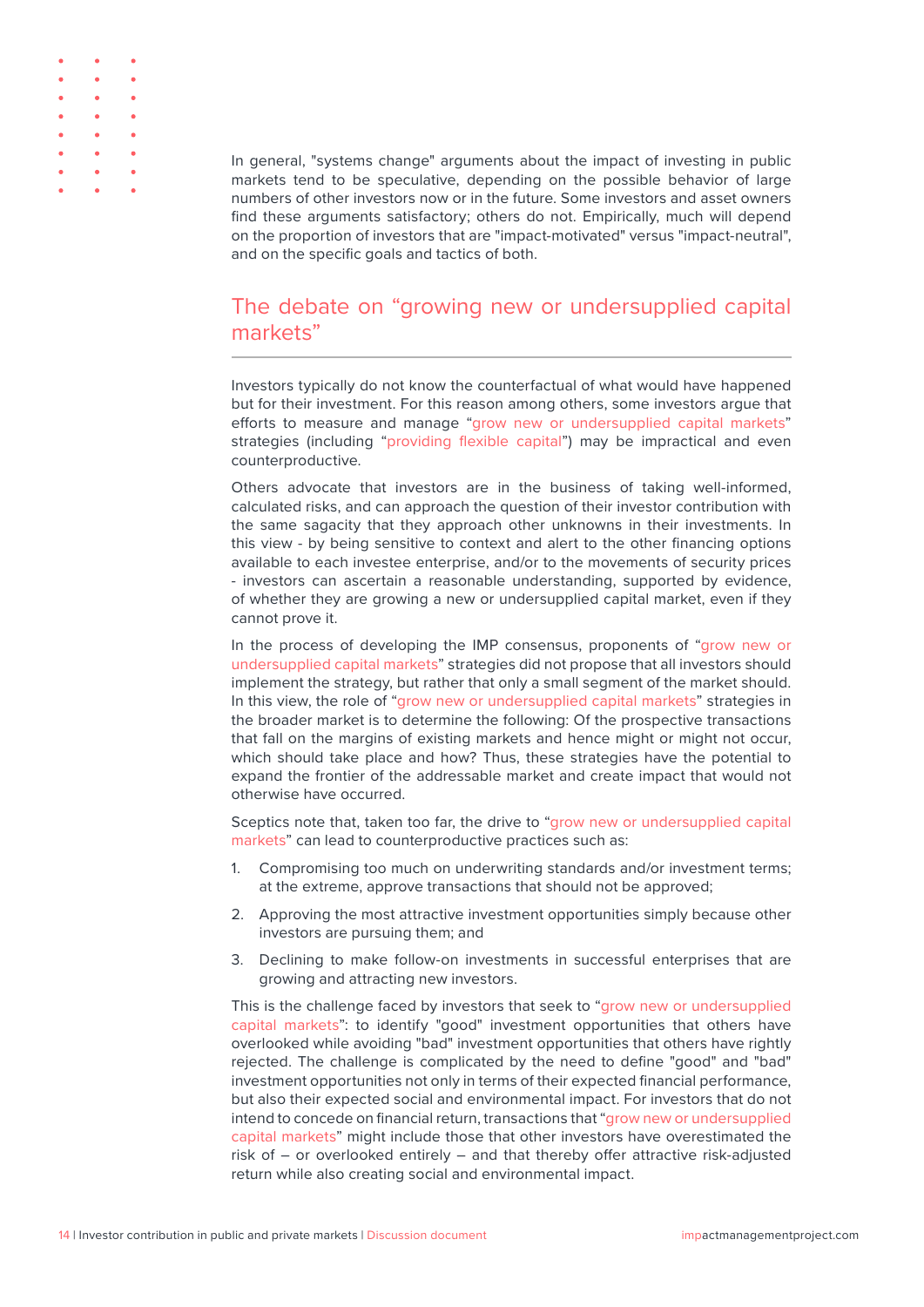## Provide flexible capital

Investors should classify their investor contribution as "providing flexible capital" if they meet the requirements for "growing new or undersupplied capital markets," and if in addition, they are accepting a lower financial return than they could obtain in investments with similar risk, liquidity, subordination, size, and other financial characteristics. In this sense, "provide flexible capital" is the concessionary subset of "grow new or undersupplied capital markets," while both are subsets of "signal that impact matters." Investors note that opportunities to provide concessionary capital occur primarily in private rather than public markets.

Investors observe that a willingness to make concessions on risk-adjusted financial return opens up expanded opportunities to create investor contribution. For investors that "provide flexible capital," the reason for doing so is that in the presence of deep market failures, some socially-valuable investments would not occur at all if not for investments that are flexible on risk-adjusted financial return. For these investors, such investments offer an opportunity to create direct impact on people and planet, or to catalyse system-wide impact, more effectively and/or more cost-effectively than would be possible with a purely philanthropic approach.

One challenge faced by investors that "provide flexible capital" is the need to ensure that they do not "crowd out" more-commercial investors, for instance by using philanthropic capital simply to undercut commercial investors on price. Another challenge is the difficulty of determining the right "amount" of financial flexibility to offer, so as to avoid squandering resources unnecessarily.

Financial concession does not necessarily imply investor contribution. Occasionally investments provide less than risk-adjusted market return (i.e. they are concessionary) but do not make a contribution to impact that would not otherwise have occurred. Investors observe this especially at the boundaries between wellserved and underserved markets and especially among non-profit or multilateral investors. Possible reasons for this include a sudden influx of capital that an investor needs to deploy, a scarcity of investment opportunities, or an increase in competition amongst investors. Regardless of the reason, such investments are not considered to be "providing flexible Capital," since the investor is not credibly contributing to impact.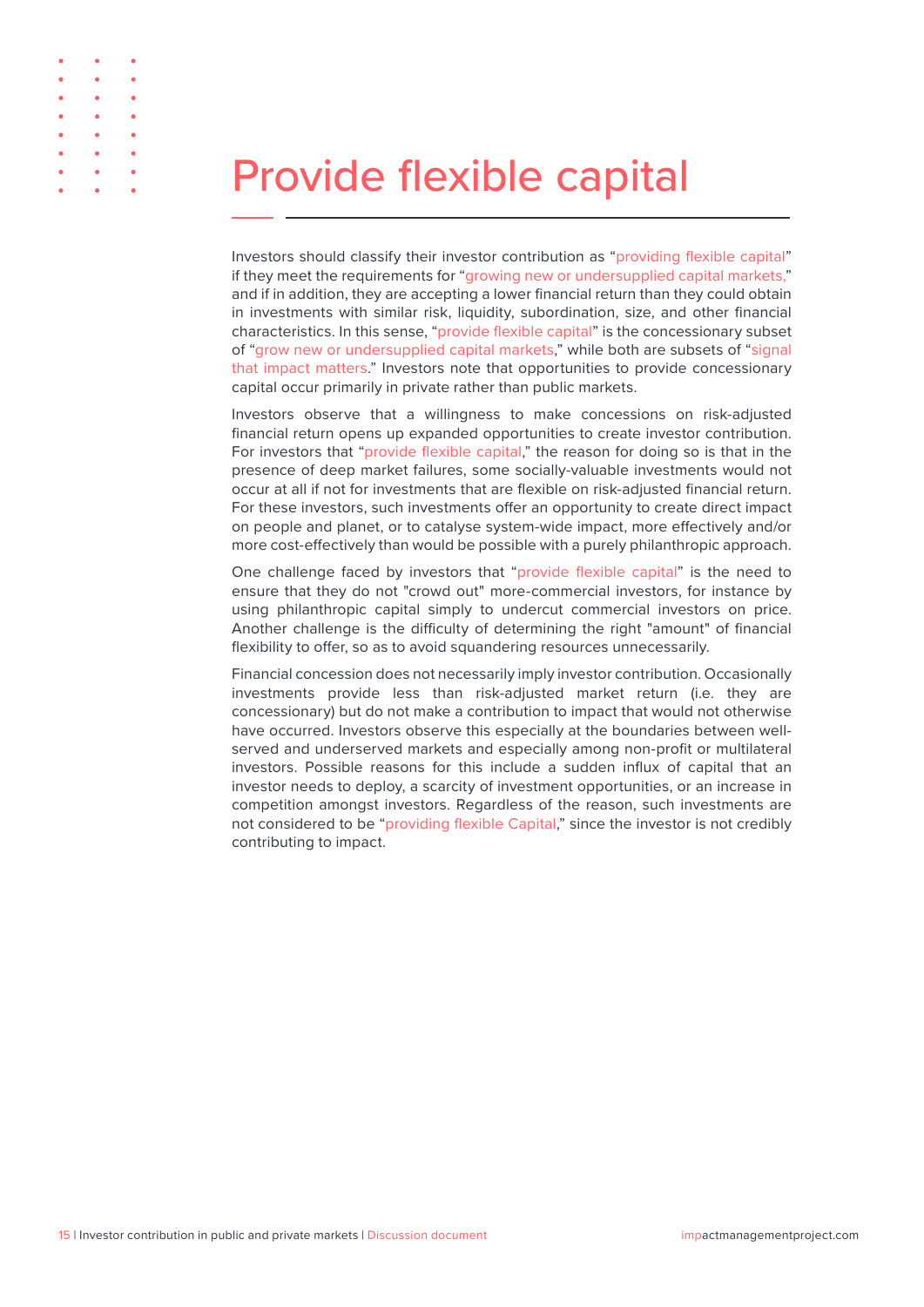## Appendix: Excerpts of relevant writings

## Contents (in chronological order):

From "[When can impact investing create real impact?"](https://ssir.org/up_for_debate/article/impact_investing), Paul Brest and Kelly Born. Stanford Social Innovation Review, 2013

From "[Response to 'When can impact investing create real impact?'](https://ssir.org/up_for_debate/impact_investing/amit_bouri)", Amit Bouri. Stanford Social Innovation Review, 2013

From "[How investors can \(and can't\) create social value"](https://ssir.org/up_for_debate/article/how_investors_can_and_cant_create_social_value), Paul Brest, Ronald Gilson, and Mark Wolfson. Stanford Social Innovation Review, December 8, 2016

From "[Big League: Transforming the capital markets with impact rigor and disclosure](https://impactalpha.com/big-league-transforming-the-capital-markets-with-impact-rigor-and-disclosure-750b6537d6f2/)", Clara Miller. impactalpha.com, September 28, 2017

From "[Companies should maximize shareholder welfare not market value"](https://scholar.harvard.edu/files/hart/files/108.00000022-hart-vol2no2-jlfa-0022_002.pdf), Oliver Hart and Luigi Zingales. Journal of Law, Finance, and Accounting, 2017, 2: 247–274

From "[Multilateral development banks' harmonized framework for additionality in private sector](https://www.ifc.org/wps/wcm/connect/topics_ext_content/ifc_external_corporate_site/development+impact/resources/201809-mdbs-additionality-framework)  [operations](https://www.ifc.org/wps/wcm/connect/topics_ext_content/ifc_external_corporate_site/development+impact/resources/201809-mdbs-additionality-framework)", Joint Working Paper of nine multilateral development banks, September 2018

From "[The elusive quest for additionality](https://www.cgdev.org/publication/elusive-quest-for-additionality)", Patrick Carter, Nicolas Van de Sijpe, and Raphael Calel. Center for Global Development Working Paper 495, September 2018

From: ["Almost everything you know about impact investing is wrong](https://ssir.org/articles/entry/almost_everything_you_know_about_impact_investing_is_wrong)", Wendy Abt, Stanford Social Innovation Review blog, December 18, 2018

Abstract of ["Beyond returns: Investigating the social and environmental impact of sustainable](https://papers.ssrn.com/sol3/papers.cfm?abstract_id=3289544)  [investing"](https://papers.ssrn.com/sol3/papers.cfm?abstract_id=3289544), Julian F. Kölbel, Florian Heeb, Falko Paetzold, and Timo Busch. White paper, December 2018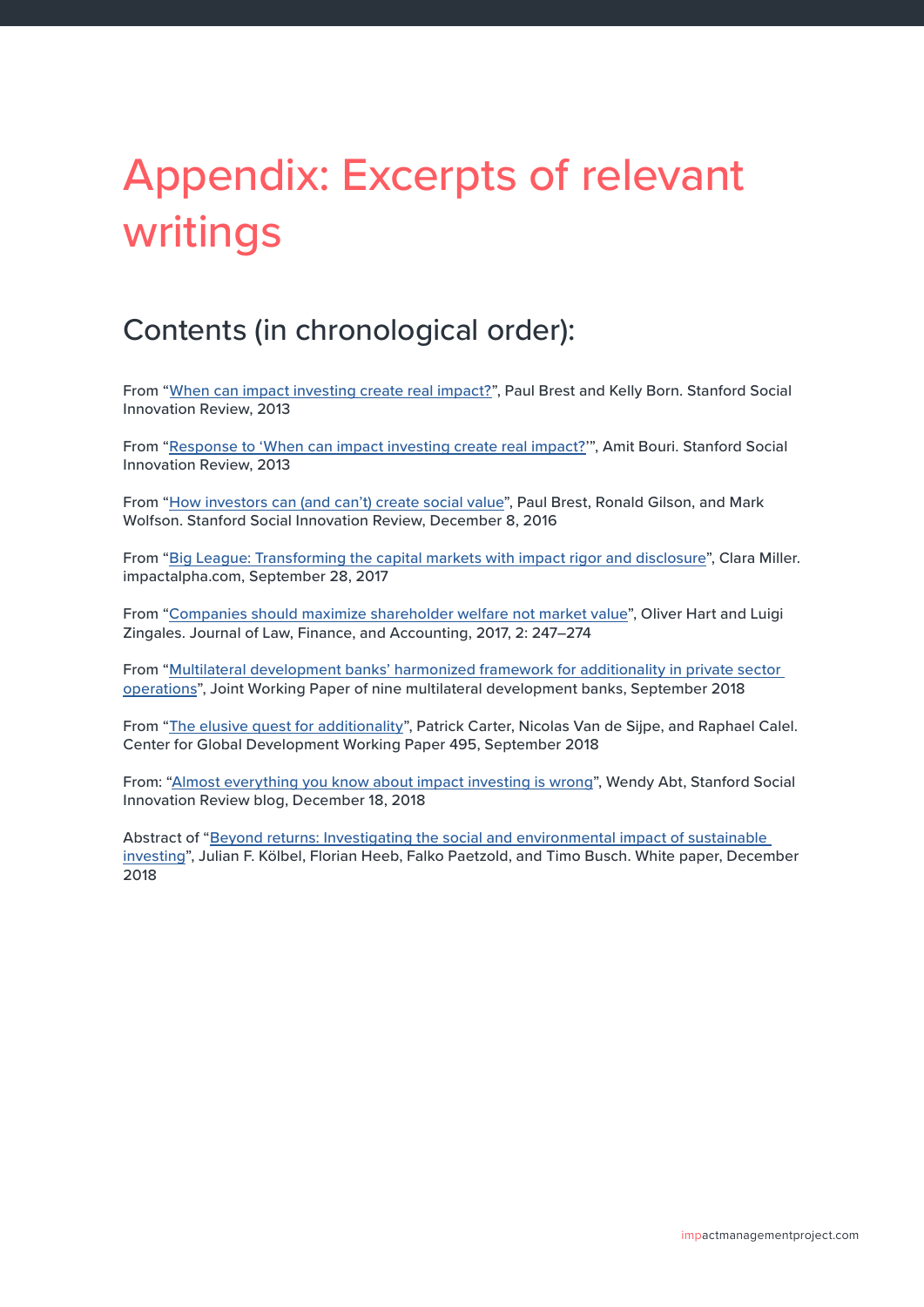

## Excerpt from "When can impact investing create real impact?", Paul Brest and Kelly Born. Stanford Social Innovation Review, 2013

This article is addressed to impact investors who wish to know whether their investments will actually contribute to achieving their social or environmental (hereafter, simply "social") objectives. We introduce three basic parameters of impact: enterprise impact, investment impact, and non-monetary impact. Enterprise impact is the social value of the goods, services, or other benefits provided by the investee enterprise. Investment impact is a particular investor's financial contribution to the social value created by an enterprise. Non-monetary impact reflects the various contributions, besides dollars, that investors, fund managers, and others may make to the enterprise's social value…

An impact investor seeks to produce beneficial social outcomes that would not occur but for his investment in a social enterprise. In international development and carbon markets, this is called additionality…

Having impact implies causation, and therefore depends on the idea of the counterfactual — on what would have happened if a particular investment or activity had not occurred. The enterprise itself has impact only if it produces social outcomes that would not otherwise have occurred. And for an investment or nonmonetary activity to have impact, it must increase the quantity or quality of the enterprise's social outcomes beyond what would otherwise have occurred…

Debra Schwartz, director of program-related investments at the MacArthur Foundation, has alliteratively summarised the kinds of capital benefits that impact investors can provide in terms of five P's, to which we add a sixth, perspicacity:

- Price. Below-market investments
- Pledge. Loan guarantees
- Position. Subordinated debt or equity positions
- Patience. Longer terms before exit
- Purpose. Flexibility in adapting capital investments to the enterprise's needs
- Perspicacity. Discerning opportunities that ordinary investors don't see

These capital benefits enable the enterprise to experiment, scale up, or pursue social objectives to an extent that it otherwise could not.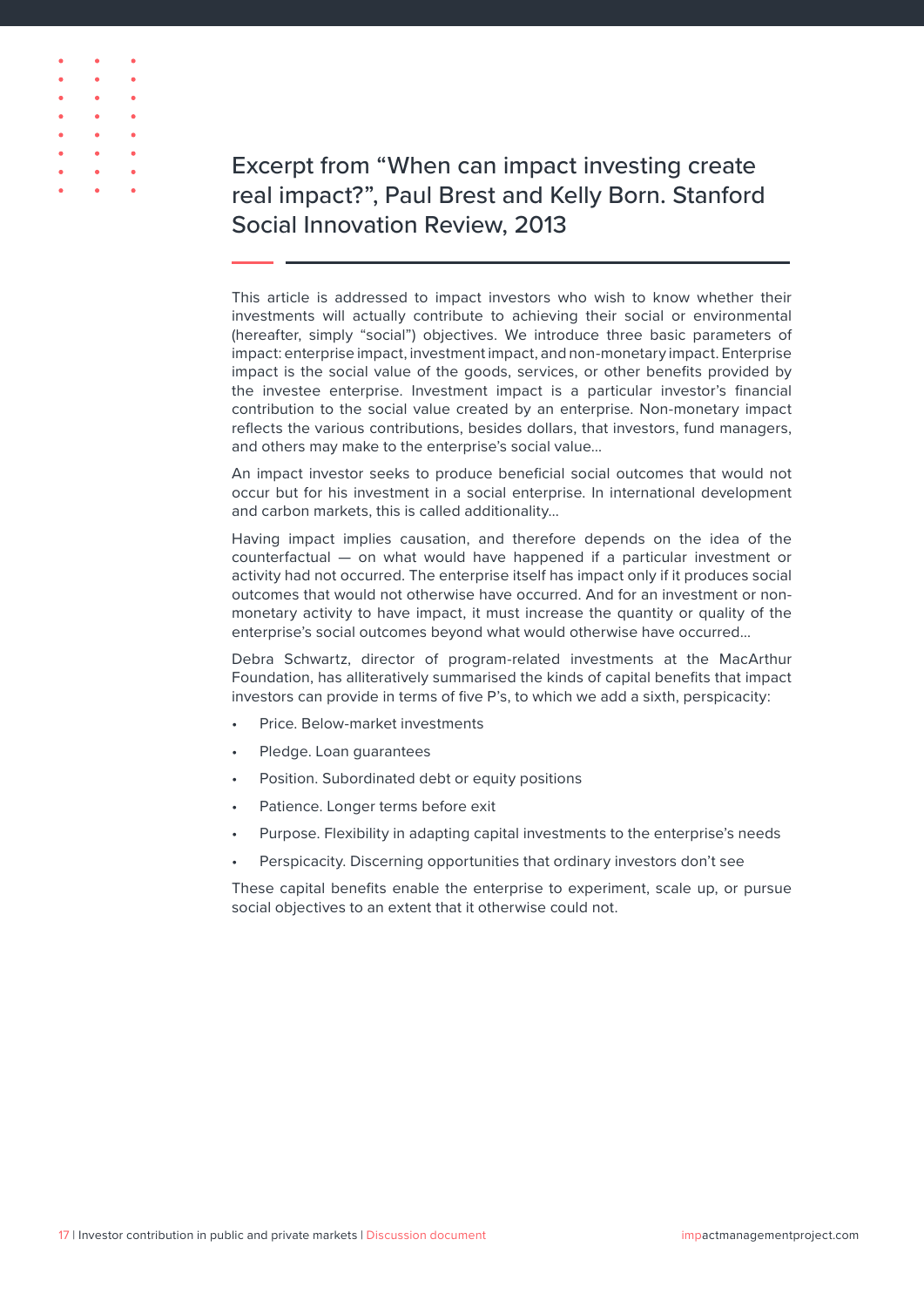

## Excerpt from "Response to 'When can impact investing create real impact?'", Amit Bouri. Stanford Social Innovation Review, 2013

In seeking the defining elements of the impact investment market, we may consider evidence of additionality, but additionality is not a pragmatic threshold for determining whether an investor is an impact investor, especially given the volume and diversity of impact investments, nor is it easily scalable or comparable. Practically speaking, how would one expect a lender to sustainable farms and cooperatives — whether in rural Kenya or the English countryside — to consistently assess what would have happened to the borrower if not for each of its loans? Demonstrating additionality for every impact investment is often impractical; at the very least, managing and standardising the measurement of additionality is costly, difficult, and time-consuming.

Requiring additionality as a defining criterion also inherently marginalises the impact investment market, implying that it will never be robust with competing investors vying for good deals and bringing with them all the benefits of a healthy investment market. With multiple investors who might be able to make a given investment, the counterfactual to one investor closing a deal may then be that another impact investor makes the investment instead. This would be intrinsic to a well-functioning market, which is necessary to have scale and to provide competitive pricing and liquidity for investors and investees.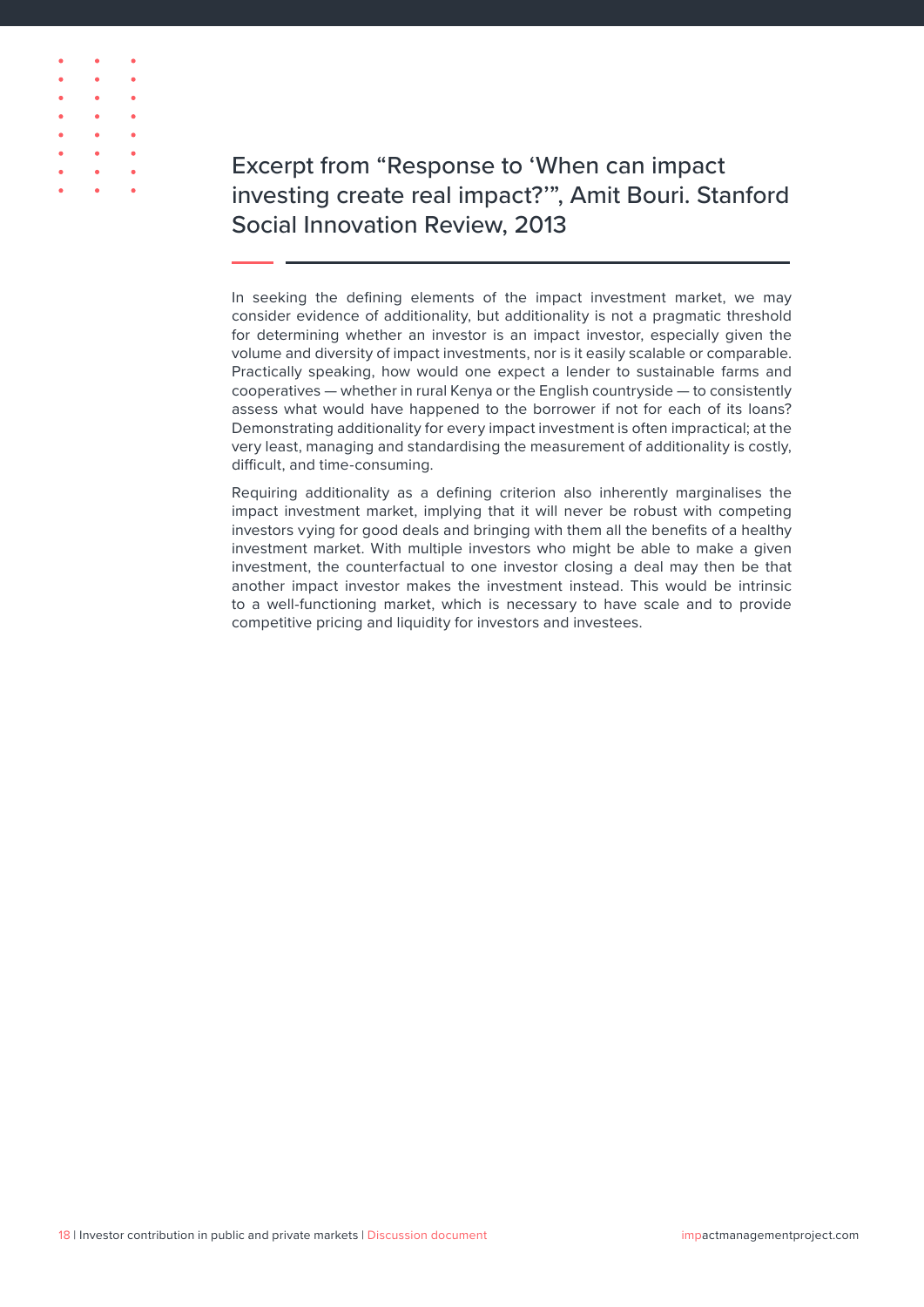

Excerpt from "How Investors Can (and Can't) Create Social Value," Paul Brest, Ronald Gilson, and Mark Wolfson. Stanford Social Innovation Review, December 8, 2016

The three main points of this essay are:

- 1. Impact investing in public markets. It is virtually impossible for investors to affect the outputs or behaviour of firms whose securities trade in public markets through the financial mechanisms of buying and selling securities in the secondary market. Socially-motivated investors who would like to make ESG standards the norm must join forces with consumers, employees, corporative activists, and regulators.
- 2. Concessionary investments in private markets. However, it is possible for concessionary impact investors to affect the outputs of firms in private market transactions by providing subsidies in the form of accepting financial returns below the level that socially-neutral investors would require. Foundations' program-related investments are paradigmatic of such subsidies. The difficulties of concessionary impact investments lie in targeting the subsidy so as to benefit one's intended beneficiaries rather than other investors or the company's management, and in not adversely distorting the markets in which the firm operates.
- 3. Non-concessionary investments in private markets. It is also possible for nonconcessionary impact investors to affect the outputs of firms in private markets by taking advantage of private knowledge that they or their fund managers possess. Non-concessionary investors' claims to have private information should be taken with a grain of salt, however. These investors are playing in a highly competitive game with the universe of private equity investors whose success depends on developing value-relevant private information…

To say that a socially-motivated investment creates social value is to say that the investment produces a social impact — an outcome that would not occur but for the investment. For an investment to have social impact, it must meet both of these conditions:

- Enterprise impact. The investee business must produce the investor's intended social outcomes; and
- Investment impact, additionality, or social value-added. The investment must increase the production of those outcomes.

To illustrate enterprise impact, suppose that you have invested in an enterprise that provides health care for the very poor in a developing country. Enterprise impact requires that enterprise-related health care professionals are in fact serving the poor (or will when the enterprise strategy is implemented) and, as a result, that their clients have (or will have) better health outcomes.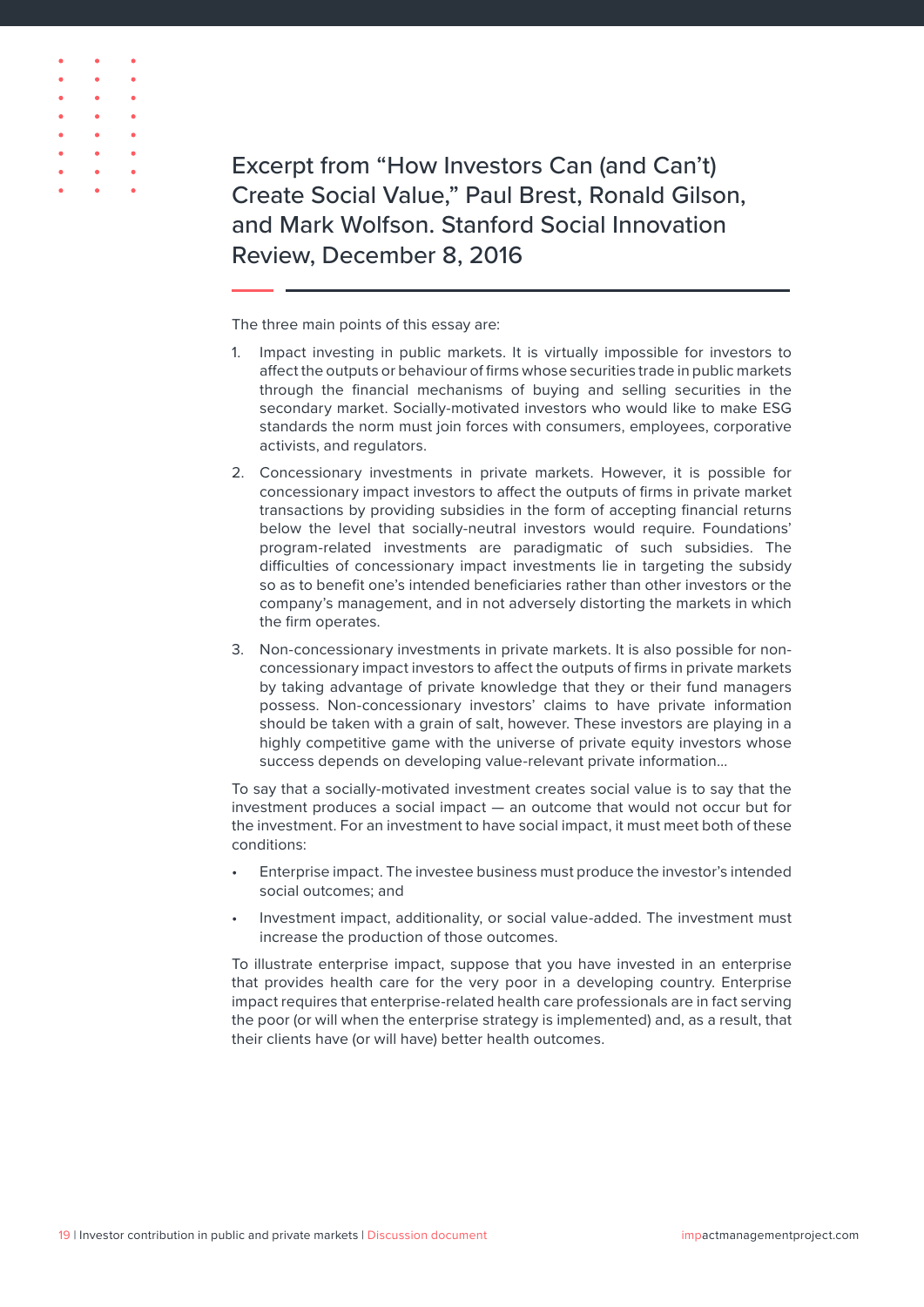The matter of investment impact, additionality, or as we'll call it henceforth, social value added, is unique to impact investing. For an investment to meet the condition of social value added, it must increase the amount or quality of the investee firm's socially valuable outputs or practices. As we will explain below, an investor who believes that mobile telephony has tremendous social and economic benefits might have social impact by investing in a risky mobile telephone start-up in a developing country, but cannot have impact by investing in AT&T. In the former case, the investor may provide essential capital that the start-up cannot get elsewhere; in the latter case, his investment will not result in additional phone access for even a single customer.

An investment can affect a business's operations in two fundamental ways: through financial impact or signalling impact.

- Financial Impact. Assuming the investor believes that the investee enterprise has opportunities to increase its production of social value, an investment yields expected financial impact if it provides more capital, or capital at lower cost, than the enterprise would otherwise get from ordinary commercial, socially-neutral investors. Under these circumstances, the investment meets the criterion for social value-added. Conversely, a divestment would have financial impact if it deprived a wicked enterprise (that is, one that generates negative welfare consequences to the public at large) of needed capital that it cannot replace at an equivalent cost. But if the capital can be replaced at the same cost, then the divestment may create value alignment but does not create social value other than possibly through signalling impact. As we will see, divesting stock in a publicly traded company will generally not directly deprive a wicked enterprise of capital. Social impact investors, like general partners in private equity firms, may also provide non-monetary assistance, such as improving management and governance, fundraising, and networking. Because such assistance is almost always ancillary to providing financial impact, we will include it in this category rather than create a new one. (Investments are occasionally designed to improve an entire sector. This is the rationale for some of Omidyar Network's and Gates Foundation's investments.)
- Signalling Impact. The investment decision may indirectly affect an enterprise's cost of capital by signalling approval or disapproval of the enterprise to consumers, employees, regulators, or other stakeholders, and thereby affect their behaviour; or the investor may engage in shareholder activism by initiating or voting proxy resolutions with the goal of affecting the corporation's behaviour."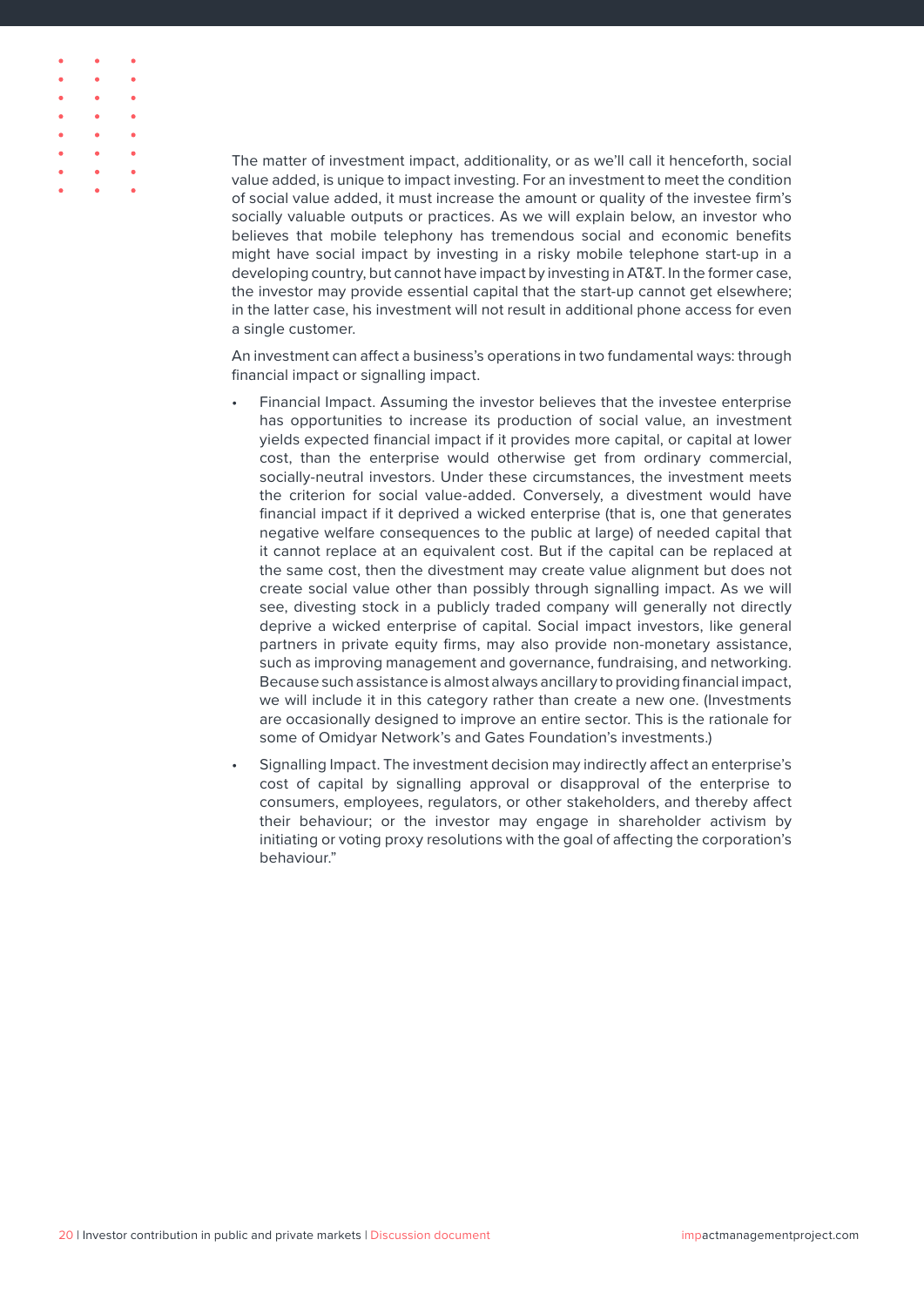

Excerpt from "Big League: Transforming the capital markets with impact rigour and disclosure", Clara Miller. impactalpha.com, September 28, 2017

For some, the only real impact investing is intentional, and contra-market, or uncorrelated. For others, it's simply rigorous investor exploration of the mounting social and environmental risks that companies face.

As far as I can tell, the market can encompass these (and other) versions of impact investment with integrity if we build segmented, enterprise-level data infrastructure that supports disclosure, rigour, and transparency across the marketplace.

But impact investing culture, it appears, may be eating its own strategy for breakfast (or less decorously, our young!) While we donors — including foundations and individuals — have been instrumental to the development and growth of the field, we need to let go so our progeny can scale.

Those with strong roots in philanthropy and charitable giving typically exhibit the greatest orthodoxy. Doctrines such as "additionality" (is my dollar making the difference?), "attribution" (will I be able to measure the impact of my investment dollars?), and "intentionality" (do managers and investors intend to make a positive social impact?) seem to be a non-negotiable threshold for labelling impact investments for some.

These practices undermine both capital access and scale without improving data integrity. Their focus on the needs of the individual philanthropic investor mean that small social enterprises (regardless of tax status) are routinely under-capitalised and creak under weighty bespoke metrics and naïve scaling expectations.

At the other end of the spectrum, public company managers scratch their heads over (or dismiss entirely) a flurry of highly customised data requests from investors. Some in both camps simply report on intentions, commitments, and policies, not performance. Worse yet, much of the data is non-standard, non-auditable, and unreliable, making these approaches ineffective as measurement tools.

We need to "true up" impact reporting with conventional data practices across the market. This is not to do away with real differences and nuance in various kinds of economic activity, but to avoid circumscribing the sector into irrelevance.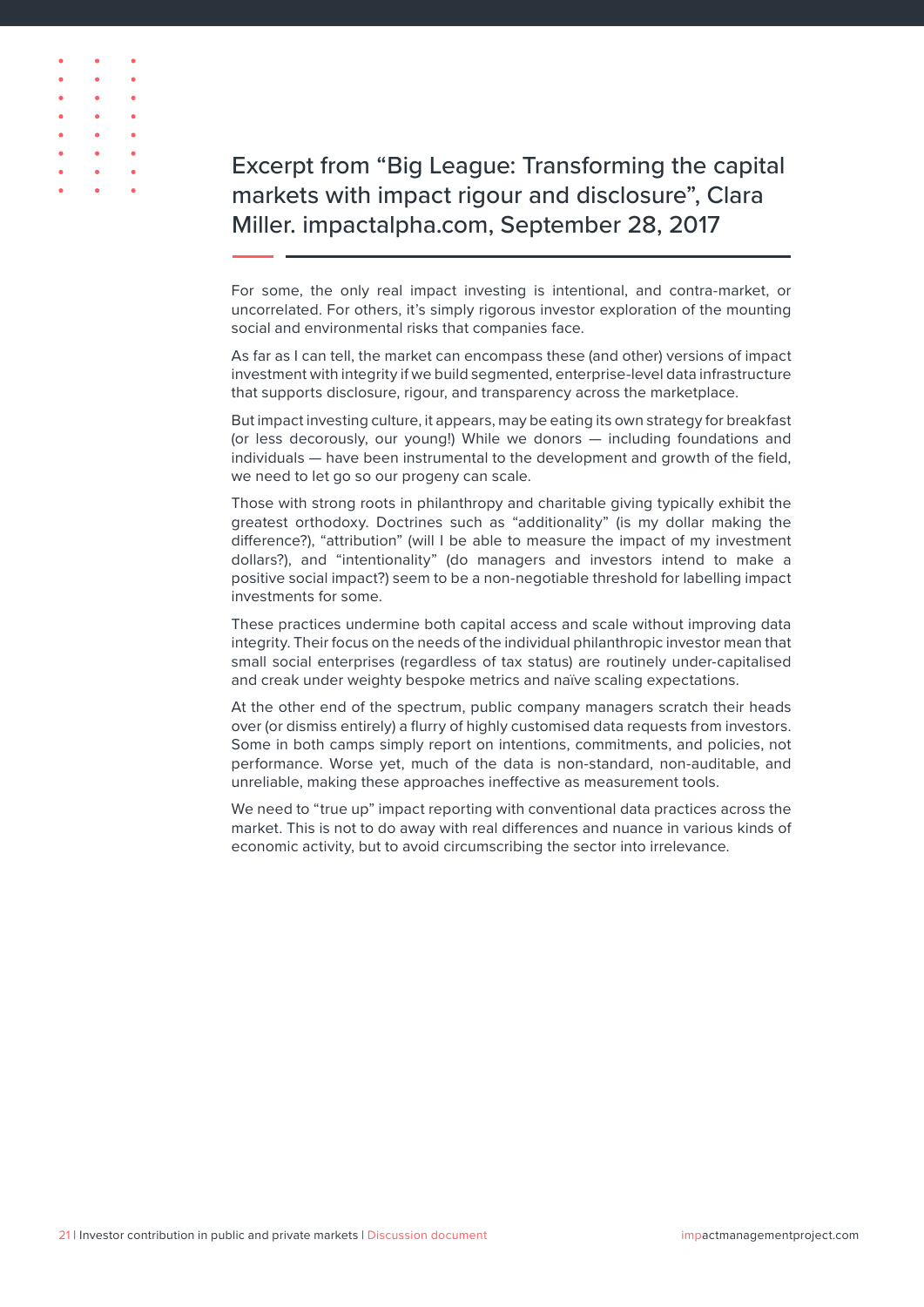Excerpt from "Companies should maximise shareholder welfare not market value", Oliver Hart and Luigi Zingales. Journal of Law, Finance, and Accounting, 2017, 2: 247–274

**Abstract**: What is the appropriate objective function for a firm? We analyse this question for the case where shareholders are pro-social and externalities are not perfectly separable from production decisions. We argue that maximisation of shareholder welfare is not the same as maximisation of market value. We propose that company and asset managers should pursue policies consistent with the preferences of their investors. Voting by shareholders on corporate policy is one way to achieve this.

#### **Excerpts related to additionality and investor contribution:**

The existing literature on social investing (Hong and Kacperczyk, 2009) assumes that some, but by no means all, investors are pro-social. Under this assumption, the strategy of divesting from stocks of companies engaging in unethical/sinful/ polluting behaviour seems at best ineffective, at worst counterproductive.

If the divestment of pro-social investors were to depress the stock price of a targeted company, the non-socially concerned investors would flock to the stock, attracted by the higher yield, driving the price back to the pre-divestment level. Thus, unless the amount of wealth held by pro-social investors greatly exceeds the amount of wealth of selfish investors, divestments cannot have persistent effect on prices and the cost of capital.

If  $-$  in spite of the previous argument  $-$  divestment had an impact on prices, it would move controversial stocks into the hands of the least pro-social investors, who will maximise the negative externality.

For this reason, we think that a strategy of "invest and engage" is potentially much more successful. Yet, this strategy is available only if moral issues are regularly brought up for a shareholders' vote, something that does not happen today.

When Friedman wrote his piece, 80% of publicly traded equity was owned by households and only 16% by institutional investors (Zingales, 2009). Now the numbers are reversed: only 27% of public equity is owned by households and 60% by institutional investors.

The growing role of institutional investors in corporate governance has raised a new and important question: what should asset managers maximise? This question is particularly important when the funds in question are part of a retirement system, since they guarantee the support of older people.

In the United States the fiduciary duty of private pension funds is defined by the Employee Retirement Income Security Act (1974) (ERISA). While not obliged to do so, state pension funds, mutual funds, and endowments tend to follow the ERISA rules as well. Another important normative source that provides guidance on investment decisions for nonprofit and charitable organisations is the Uniform Prudent Management of Institutional Funds Act (abbreviated UPMIFA), currently adopted in 49 U.S. states.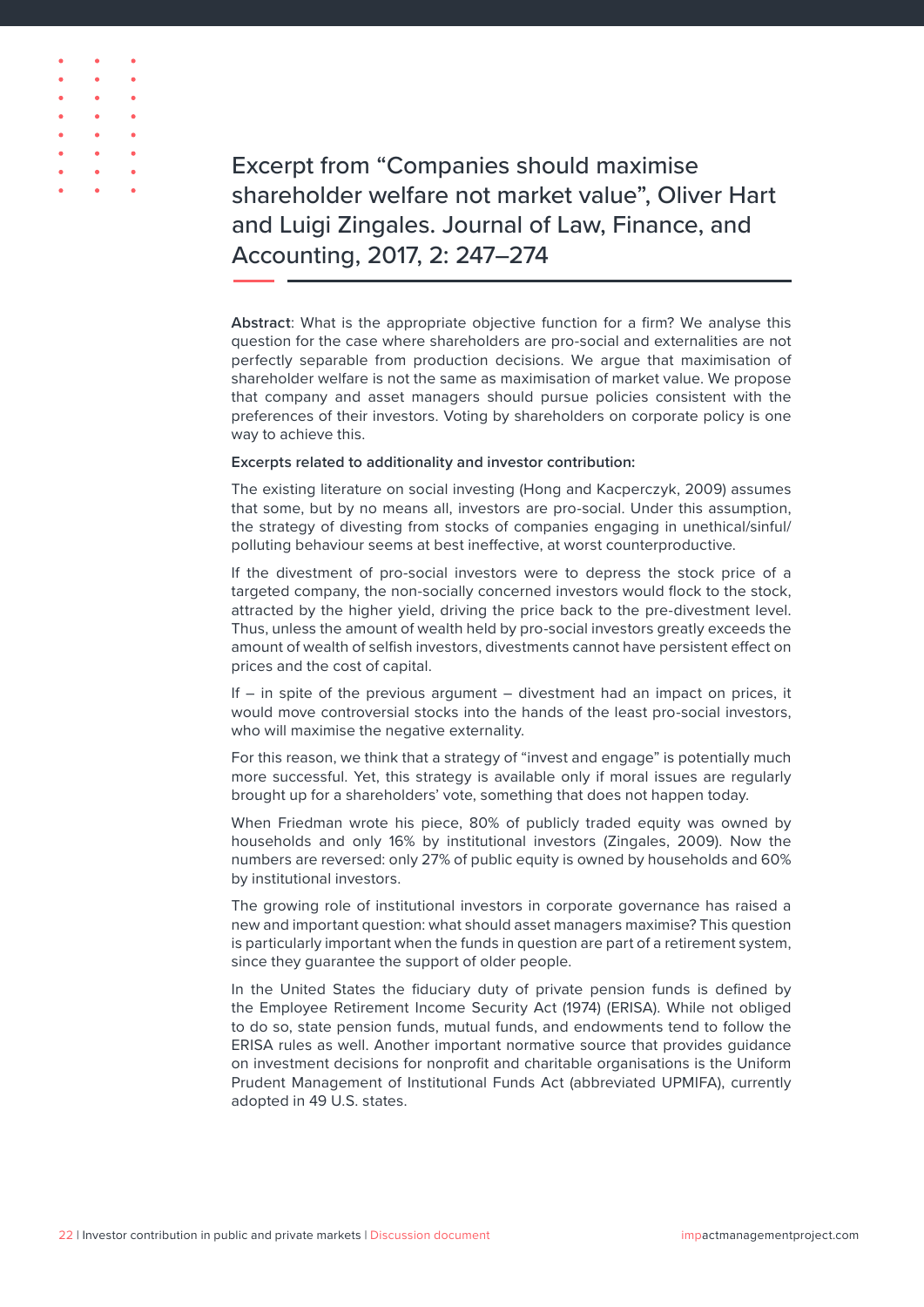|           | $\bullet$ $\bullet$ $\bullet$ |   |
|-----------|-------------------------------|---|
|           | $\bullet$ $\bullet$ $\bullet$ | ٠ |
|           | $\sim$ $\sim$                 | ٠ |
| $\bullet$ | $\bullet$                     | ٠ |
| $\bullet$ | $\bullet$                     | ٠ |
| $\bullet$ | ۰                             | ٠ |
| $\bullet$ | $\bullet$                     | ٠ |
|           |                               |   |

The ERISA rules state that "a fiduciary shall discharge his duties with respect to a plan solely in the interest of the participants and beneficiaries and for the exclusive purpose of: (i) providing benefits to participants and their beneficiaries…" This obligation is generally expressed in financial terms given that the goal of these plans is to provide retirement benefits. UPMIFA, by contrast, provides more discretion to the fiduciary allowing him (or her) to "consider the charitable purposes of the institution and the purposes of the institutional fund" in managing an institutional fund. It allows him to consider also "an asset's special relationship or special value, if any, to the charitable purposes of the institution."

This ambiguity has generated an active debate on whether asset managers should (or even could) factor in other considerations (often defined as environmental, sustainability, and governance or ESG) in their investment decisions (Sullivan et al., 2015). The intensity of the debate is driven by the fact that there are two opposite risks. On the one hand, if other considerations are allowed, there is the risk of transforming asset managers into political decision makers, without any accountability. On the other hand, preventing any considerations except financial ones will lead to an amoral drift in the way companies are run…

We believe that shareholder welfare maximisation should replace market value maximisation as the proper objective of companies.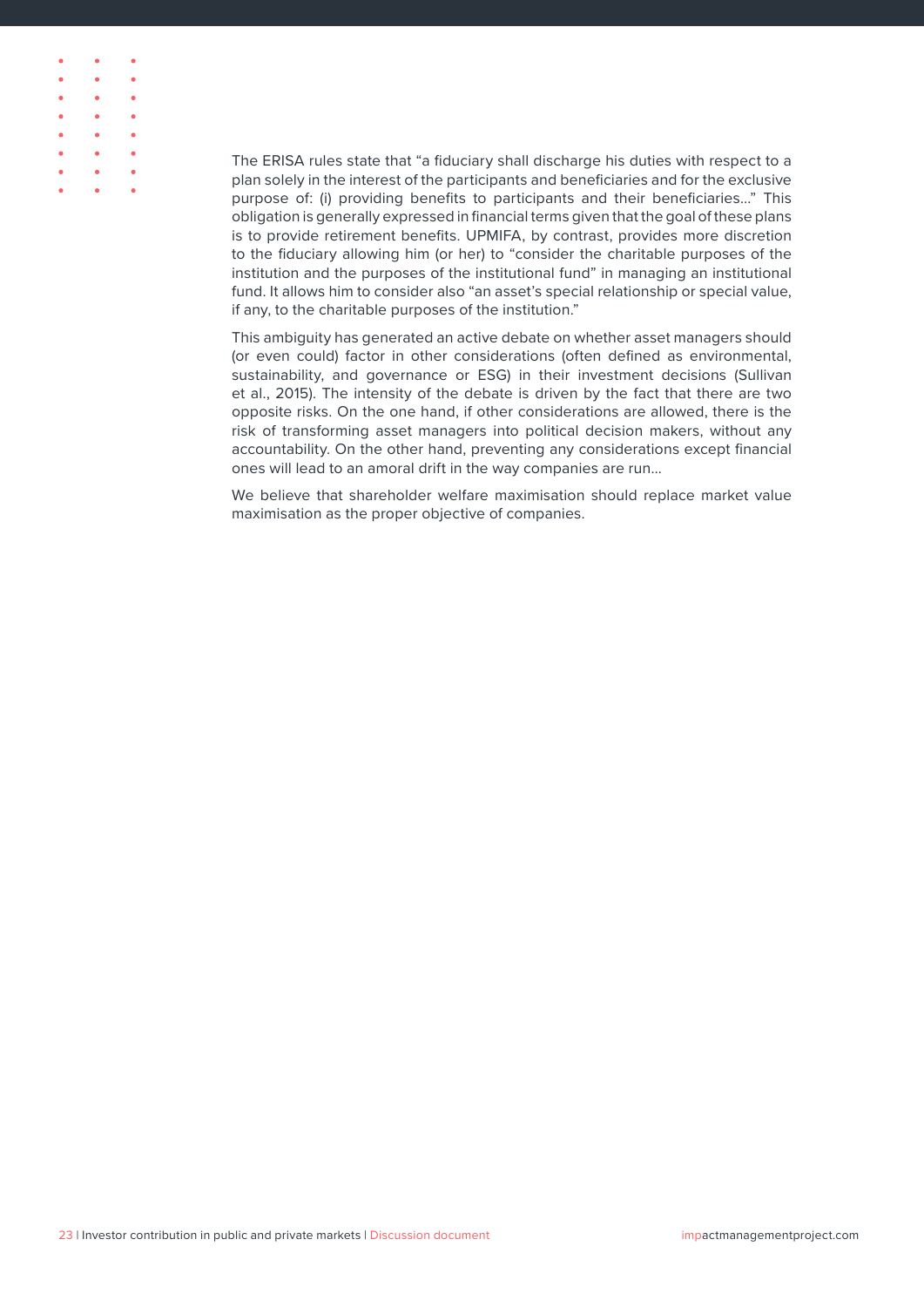

Excerpt from "Multilateral development banks' harmonised framework for additionality in private sector operations", Joint Working Paper of nine multilateral development banks, September 2018

The term additionality captures a clear and simple premise: interventions by multilateral development banks (MDBs) to support private sector operations should make a contribution beyond what is available in the market and should not crowd out the private sector. While the premise is clear, determining the presence of additionality is more complex because of the dynamic nature of markets, the multiple factors that affect private sector behaviour and decision-making, and the diverse ways in which MDBs engage with markets and private sector actors, and the goals of those engagements…

Starting with financial additionality, the terms, conditions and structure of finance provided by MDBs can be materially different from what is available commercially. Demonstrating better financing structures can also contribute to market development. MDB terms may include innovative features that are new to a specific market.

With regard to non-financial additionality, there are MDB private sector interventions that contribute to better project outcomes that would not have been required or offered by commercial financiers. Those can include, among other things, strong safeguards, capacity building for clients, potential for market creation, or other positive externalities.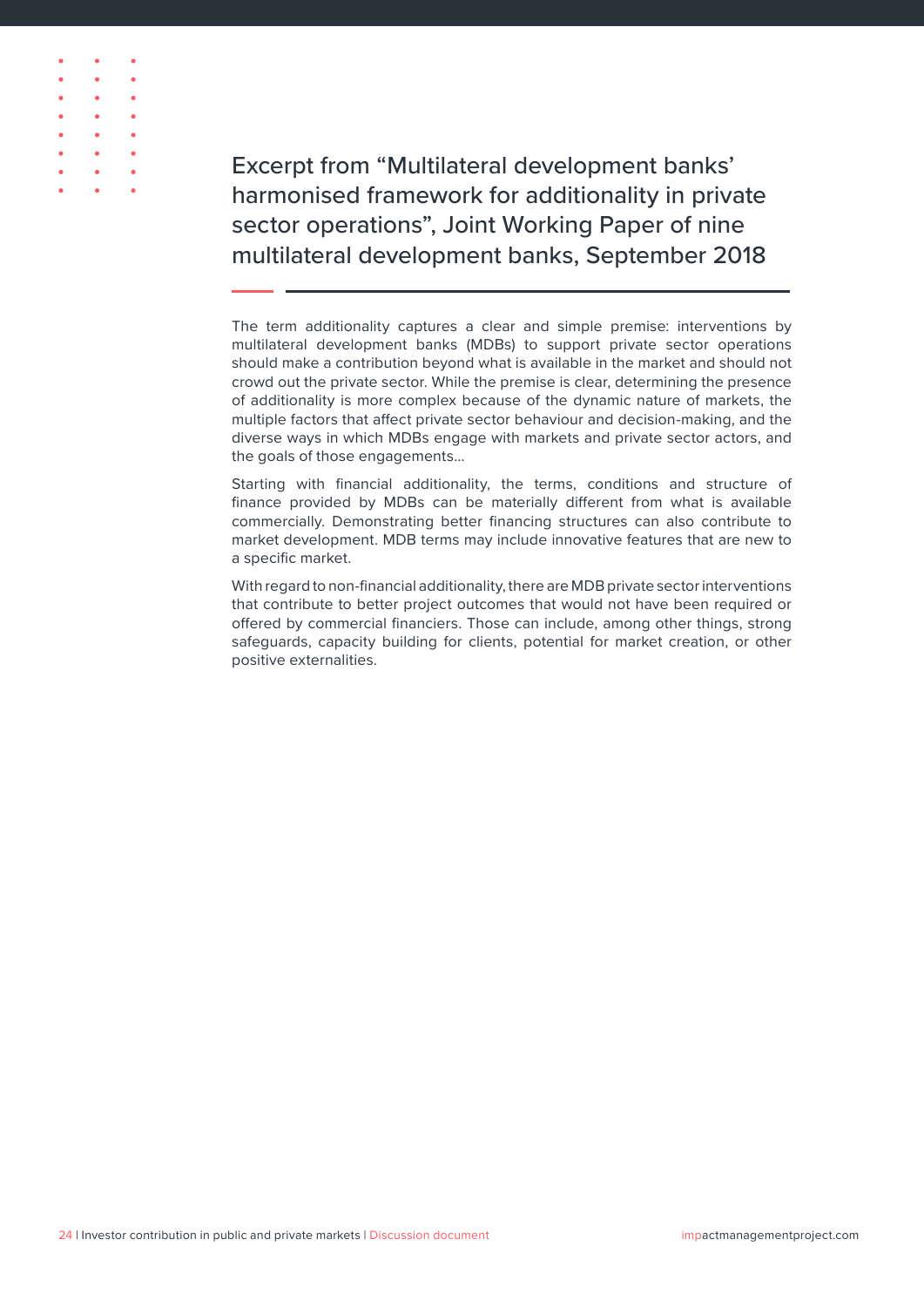

Excerpt from "The elusive quest for additionality", Patrick Carter, Nicolas Van de Sijpe and Raphael Calel. Center for Global Development Working Paper 495, September 2018

**Abstract**: Development Finance Institutions (DFIs) are frequently asked to demonstrate their additionality—meaning that they make investments that the private sector would not—but what evidence of additionality would look like is rarely articulated. This paper examines potential quantitative and qualitative evidence. We investigate whether it is possible to infer additionality from observational investment data, and show how the demand-led nature of DFIs' business model can create bias in standard statistical techniques used to identify causal effects. Having established that rigorous evidence of additionality may continue to elude us, we discuss circumstantial evidence that would increase confidence that additionality is present, and propose a probabilistic approach to additionality.

**Excerpts**: Within the field of development finance, making an investment happen that would not have happened otherwise is referred to as 'additionality'. DFIs are routinely asked to demonstrate or measure their additionality, and are routinely criticised for being unable to do so. What acceptable evidence would look like, or how it could be obtained, is rarely articulated. That is the subject of this paper. The primary focus will be on the question of whether quantitative evidence of additionality could be found by applying statistical techniques to investment data, but qualitative evidence will also be analysed.

Our analysis suggests that definitive evidence of additionality may always be elusive, so the paper concludes with a discussion of evidence that might not demonstrate additionality, but which might cause a reasonable person to believe it is present. We propose that DFIs should take a similarly probabilistic approach to evaluating additionality when making investment decisions…

The fact that definitive evidence of additionality may always prove elusive should not alarm the development community, where uncertainty is often the norm. Given this, we should stop talking about 'measuring' additionality, and start asking under what circumstances we think additionality is more likely. Acknowledging uncertainty may not be easy for DFIs, most of whom regard additionality as a binary and only authorise investments when they are confident of it.39 Boards of directors and shareholders may not be ready to hear: 'we think there is 50 per cent chance this project is additional'. But even if additionality is a binary, one may form a subjective estimate of its probability. In reality investment committees will inevitably be more confident in some cases than in others...

In the absence of proof beyond reasonable doubt, we should seek circumstantial evidence that would cause a reasonable person to update their (probabilistic) belief that additionality is present. The short discussion of qualitative evidence in the proceeding section found fault with everything, but imperfect evidence is better than nothing…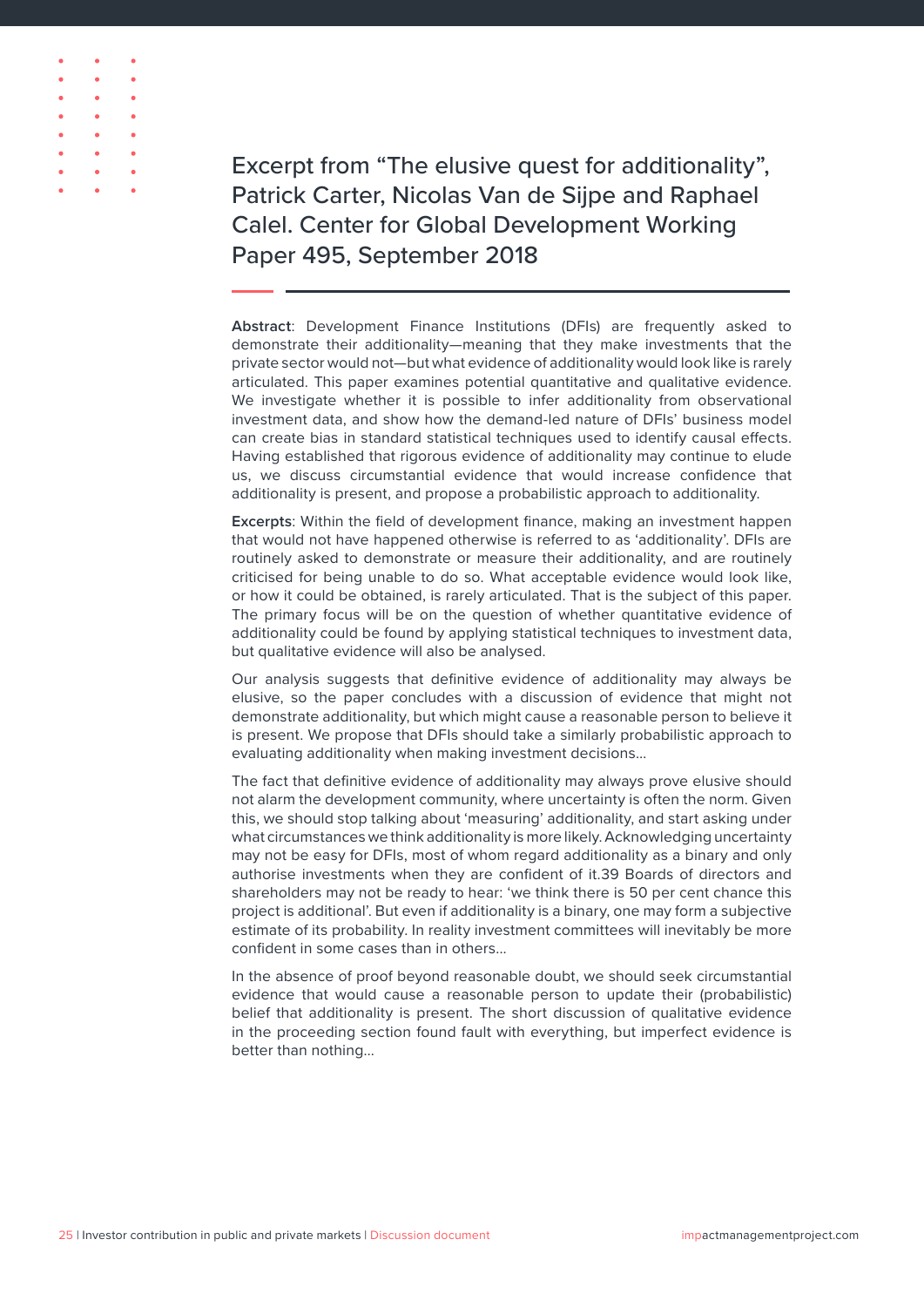

There are two main areas for improvement: DFIs could do more to collect and share data on what sorts of deals private investors are doing in the markets in which they operate; and when DFIs are doing deals that resemble those that private investors are doing, they should more carefully document their reasons for thinking they have a reasonable chance of being additional, in a format that can be made public…

Because investment professionals within DFIs are best placed to judge whether an investment is additional, the incentives within DFIs matter. If DFIs are under pressure to hit volume targets, or staff incentives are tied to volumes, it will be harder to hold the line on additionality than if DFIs are mission oriented and staff only wish to deploy capital where they believe it will have development impact.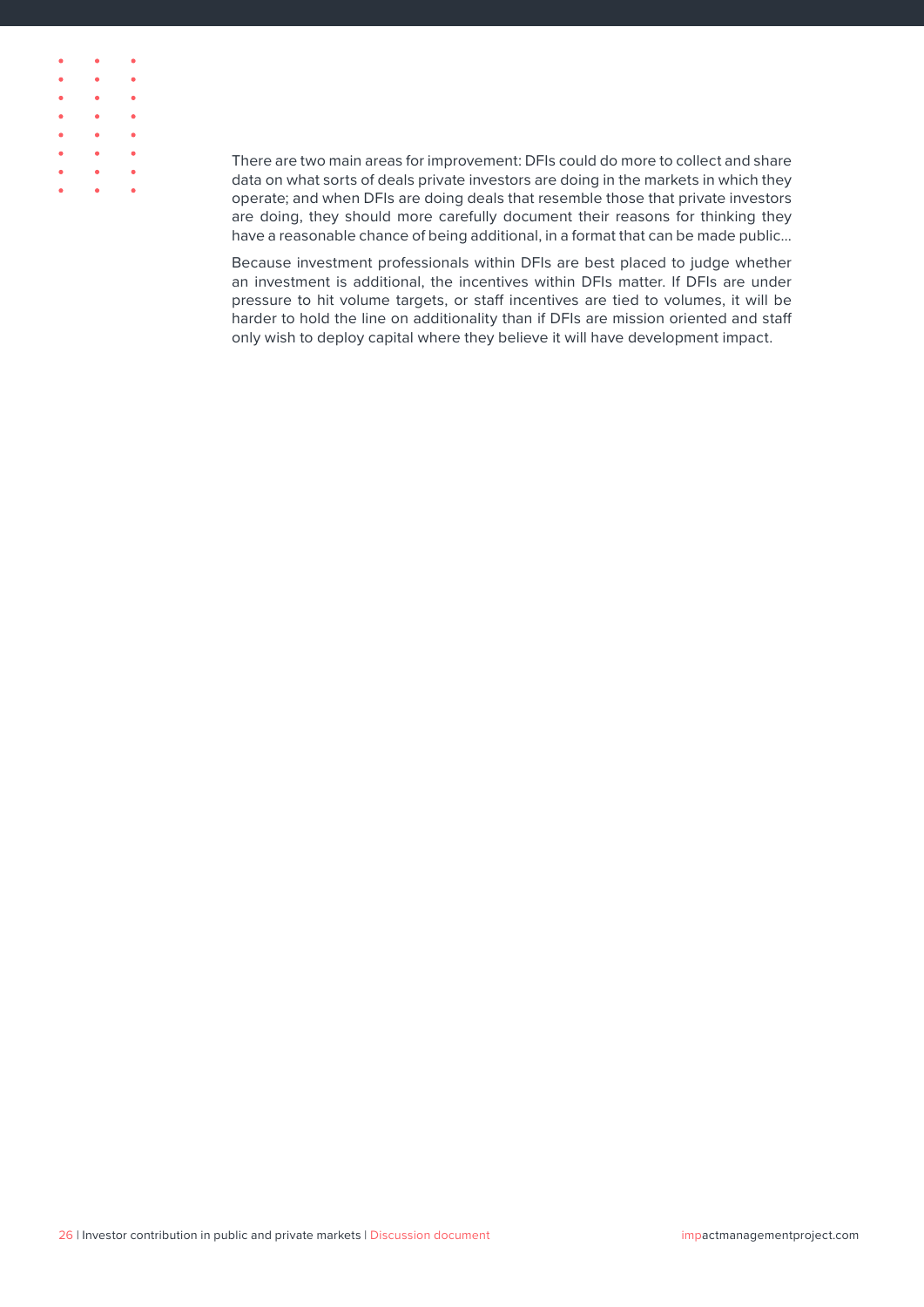

Excerpt from "Almost everything you know about impact investing is wrong", Wendy Abt. Stanford Social Innovation Review blog, December 18, 2018

Impact investors sincerely want to know that their investments "make a difference." They are attracted to the idea that the financial and social benefits of an investment would not have occurred without their participation, a concept known as additionality that thought leaders such as Paul Brest have described. If impact investors cannot demonstrate additionality, then many people argue that the foundation of the whole impact investing project gets shaky.

Impact investing has backed itself into a corner because it's difficult to test whether a change in an indicator can be reliably attributed to an investment or company. Doing so at scale is often impossible because rigorous testing involves establishing an experimental or quasi-experimental design with a counterfactual. Often, impact investors end up relying on bad science. They count the number of hours children spent exercising, the number of meals delivered, or other metric that is too often loosely based on a complex theory of change with no credible way to verify connections between impacts and a company's actions, products, or receipt of a specific investment. This is a recipe for disappointment that over time will increase the already pervasive cynicism about "greenwashing" or "impact washing."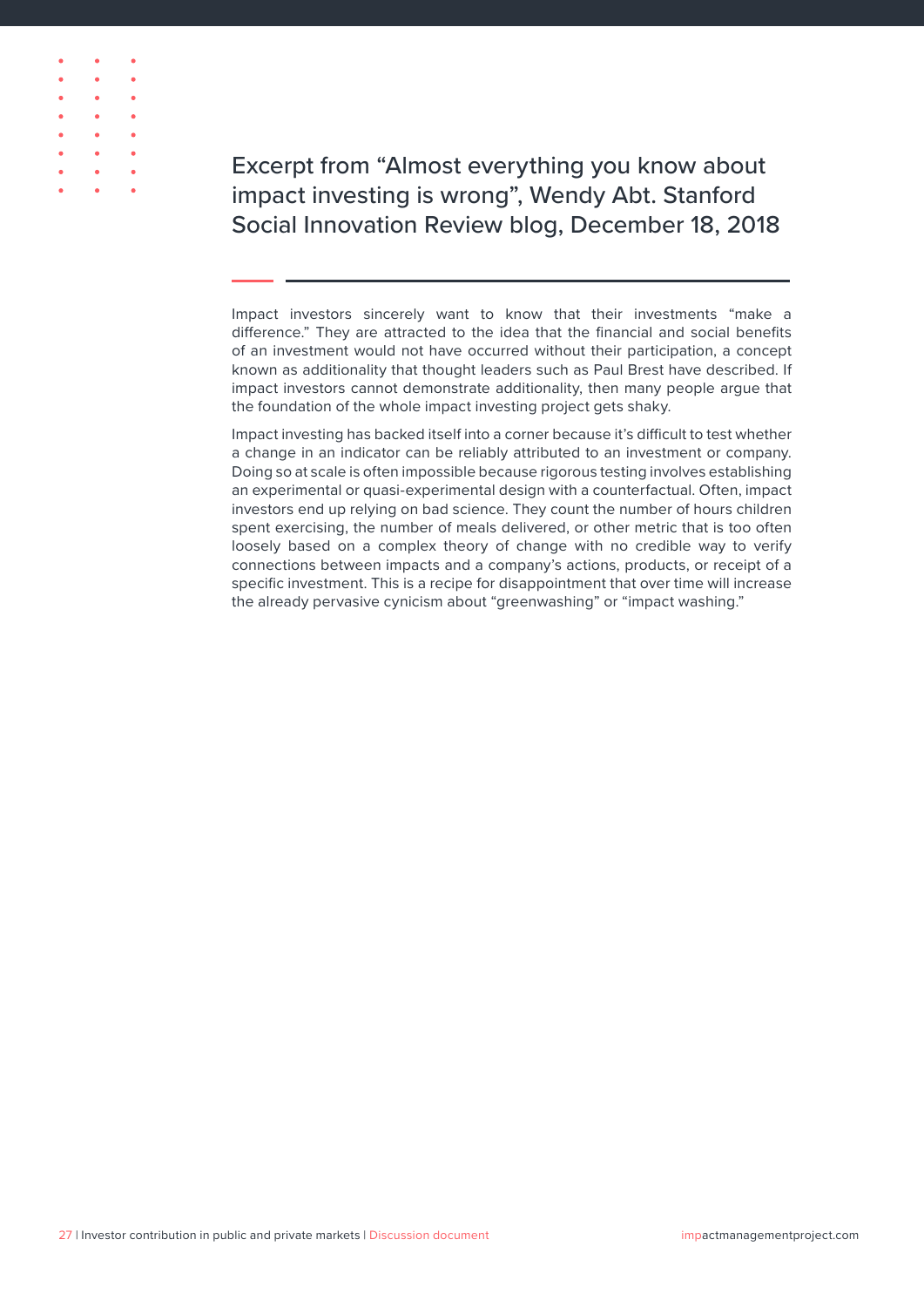

Abstract of "Beyond returns: Investigating the social and environmental impact of sustainable investing", Julian F. Kölbel, Florian Heeb, Falko Paetzold and Timo Busch. White paper, December 2018.

While many studies have examined the financial performance of sustainable investing (SI), little is known about the social and environmental impact of SI. We address this research gap in a multi-disciplinary literature review. We begin by developing a definition of investment impact, and a framework that clarifies the relationship between an investor's impact on a company and a company's impact on the real world. Focusing on investor impact, the literature review brings together evidence on three mechanisms: shareholder engagement impact, capital allocation impact, and indirect impacts. We find direct evidence that investors can affect companies through shareholder engagement, especially when the costs of demanded reforms are low, investors wield influence, and companies have prior experience with engagement. We find only indirect evidence for the capital allocation impact, yet studies indicate that this impact is more likely when SI investors hold a large market share, deviate strongly from the market portfolio, and focus on assets that are hard to substitute. The capital allocation impact is also more likely when companies depend on external financing for growth, and when the cost of conforming with the expectations of SI investors is low. Indirect effects, where investors rely on intermediaries to influence companies, have little support in the literature. Our results suggest that investors can increase their impact by expanding engagement efforts, by focusing on widely shared priority issues, making sure these issues are assessed consistently, and by targeting markets where external capital is a limiting factor.